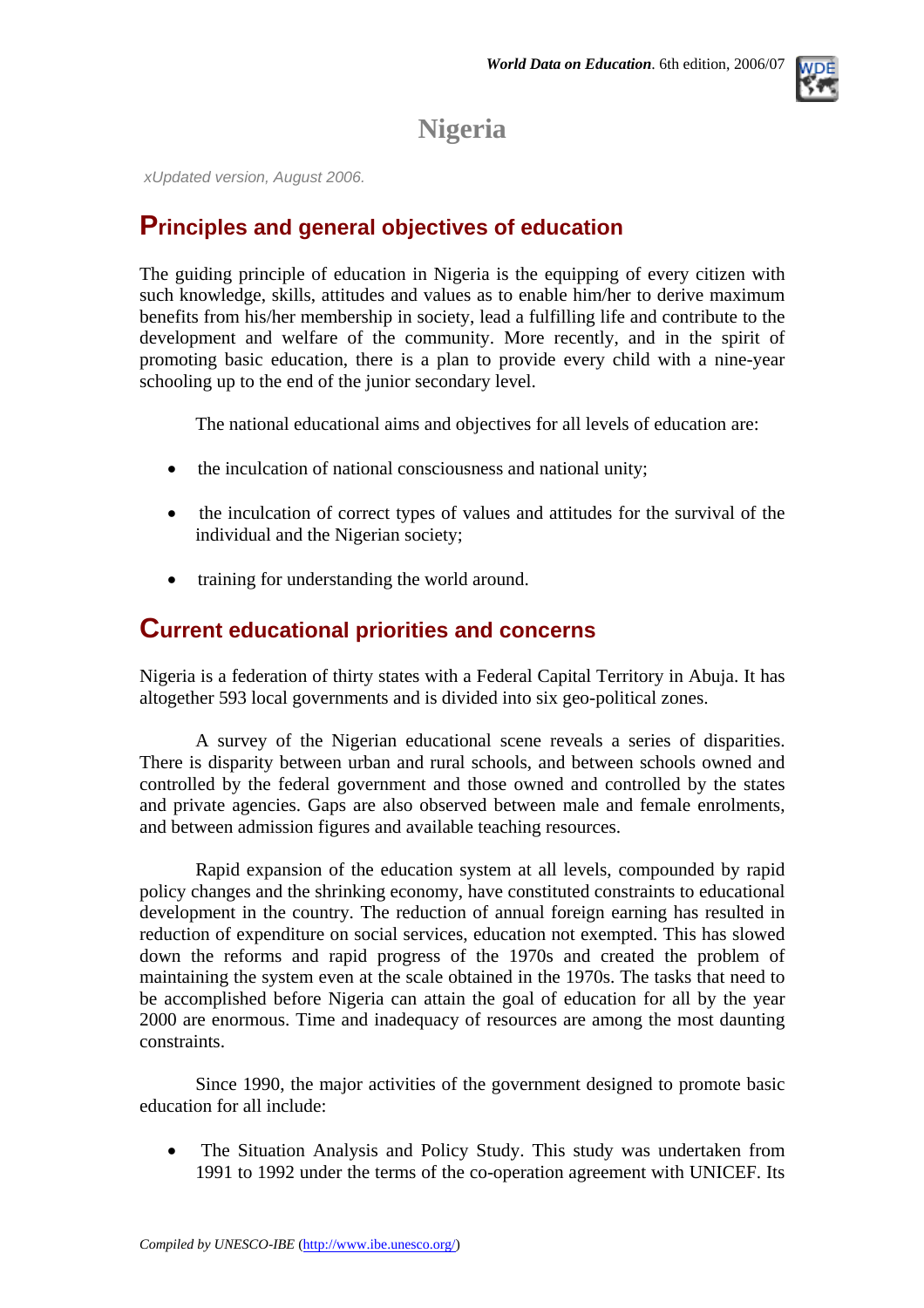

primary objective was to elucidate empirically the factors that affect quality and access to basic education.

• The Nine-year Schooling Programme. In 1992, the government introduced the nine-year schooling programme which requires every child who enrols in primary education to remain in school until the end of the three-year junior secondary education cycle. This policy is designed to ensure 100% transition from the primary to the junior secondary level and also to ensure that children remain long enough in school to acquire basic competencies and life skills. The objectives of this scheme are: (a) to widen access to basic education; (b) to eliminate present inequalities in enrolment between boys and girls and also between rural and urban children; (c) to ensure greater retention rates; and (d) to ensure long-term permanent literacy for children who have passed through the system. The ultimate aim is to make the scheme compulsory. Appropriate legislation has been enacted spelling out the obligations of the three categories of government stakeholders, parents and all those who will be involved in operating the scheme.

For universal basic education to be attained, there must be massive grassroots participation in the provision an administration of education at the primary level. By the law which resuscitated the National Primary Education Commission (NPEC) in 1993, responsibility for the management of primary education is shared among the Federal Government, State governments, local governments, community committees and school committees. Measures have been introduced in the past few years which encouraged active participation of local communities in the running of schools and this has resulted in improved levels of retention, especially of girls.

There have also been innovative approaches to the funding of education such as the Nigeria Community Education Programme (1996), which is directed at the underserved rural communities in three states of the Federation (Abia, Bauchi and Akwa-lbom) and at nomadic communities in the north-eastern part of the country. The objective of the programme is to increase quality and access particularly for women and girls in the target communities. The Catchment Area Planning, Management and Monitoring (CAPMM) Mechanism is presently being developed as part of the strategy for implementation of the primary and non-formal education projects supported by UNICEF––a community-centred strategy which aims at ensuring retention in schools.

As far as primary education is concerned, the main objectives of current plans are: to increase primary education access to benefit 90% of eligible age groups by the year 2000; to increase primary education completion rate from 58% to at least 75% by the year 2000; to reduce gender gap in enrolment from 17.3% in 1990 to at least 5% by the year 2000, and increase access to primary education for adolescent girls; to assess the minimum level of learning achievement and to improve the performance of primary school children; and to increase the role of local communities in planning, management and monitoring of primary education.

The new democratic government of Nigeria has made education one of its priorities by re-launching in September 1999 a Universal Basic Education (UBE) scheme that aims at achieving the following specific objectives: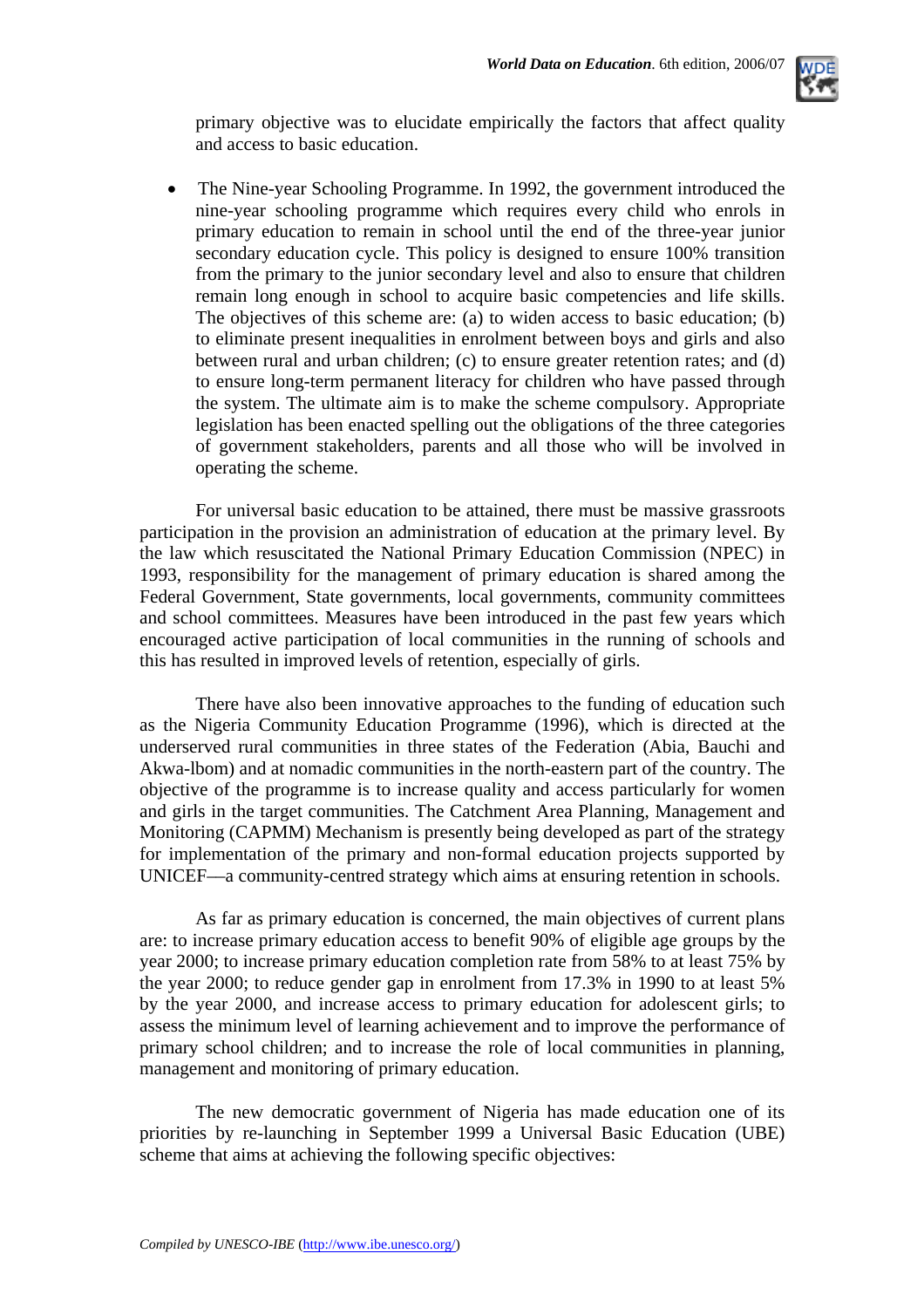

- Developing among citizens a strong commitment to the vigorous promotion of education.
- The provision of free, universal basic education for every school age child.
- Reducing drastically the incidence of drop-outs in the formal school system through improved relevance, quality and efficiency.
- Catering for school drop-outs and out-of-school children/adolescents through appropriate forms of complementary approaches to the provision and promotion of basic education.
- Ensuring the acquisition of the appropriate levels of literacy, numeracy, manipulative, communicative and life skills, as well as the ethical, moral and civic values, needed for laying a solid foundation for lifelong learning.

There are three components of the UBE scheme, namely: (a) formal basic education encompassing the first nine years of schooling (primary and junior secondary education) for all children; (b) nomadic education for school age children, pastoral nomads and migrant fishermen; and (c) literacy and non-formal education for out-of-school-children, youth and adults.

The government regards education as the most efficient way through which a society can face the challenges of tomorrow and has therefore geared up towards achieving universal access to basic education through effective promotion of: the nine-year compulsory primary and junior secondary education; literacy and adult education; and science and vocational training.

The following approaches and operational strategies will be adopted for the successful implementation of the UBE scheme: enactment of necessary legislation; articulation of enabling policies; sensitization and mobilization of the target groups and all stakeholders; adequate planning, funding and management; optimal allocation and efficient utilization of resources; adequate teacher training, recruitment and motivation; effective co-ordination of activities; encouragement and stimulation of the active participation of the private sector, non-governmental and voluntary organizations, as well as local communities in the scheme; establishment of working partnerships and collaboration agreements with the international community and donor agencies; and regular supervision, monitoring and evaluation of the scheme. (Federal Ministry of Education, 1999).

The Federal Government, having identified the teacher as the key actor in the education delivery process, recognised that no educational system surpasses the quality of its teachers. It therefore mounted aggressive programmes to enhance the status, raise the morale and welfare of teachers through improved salary structure, training and re-training as well as professionalisation of teaching. It also committed itself to salvaging the ailing educational system by ensuring that all the identified problems are properly and adequately addressed within a reasonable period. The government is fully focused and committed to meet with all these educational challenges between 2004 and 2007 through: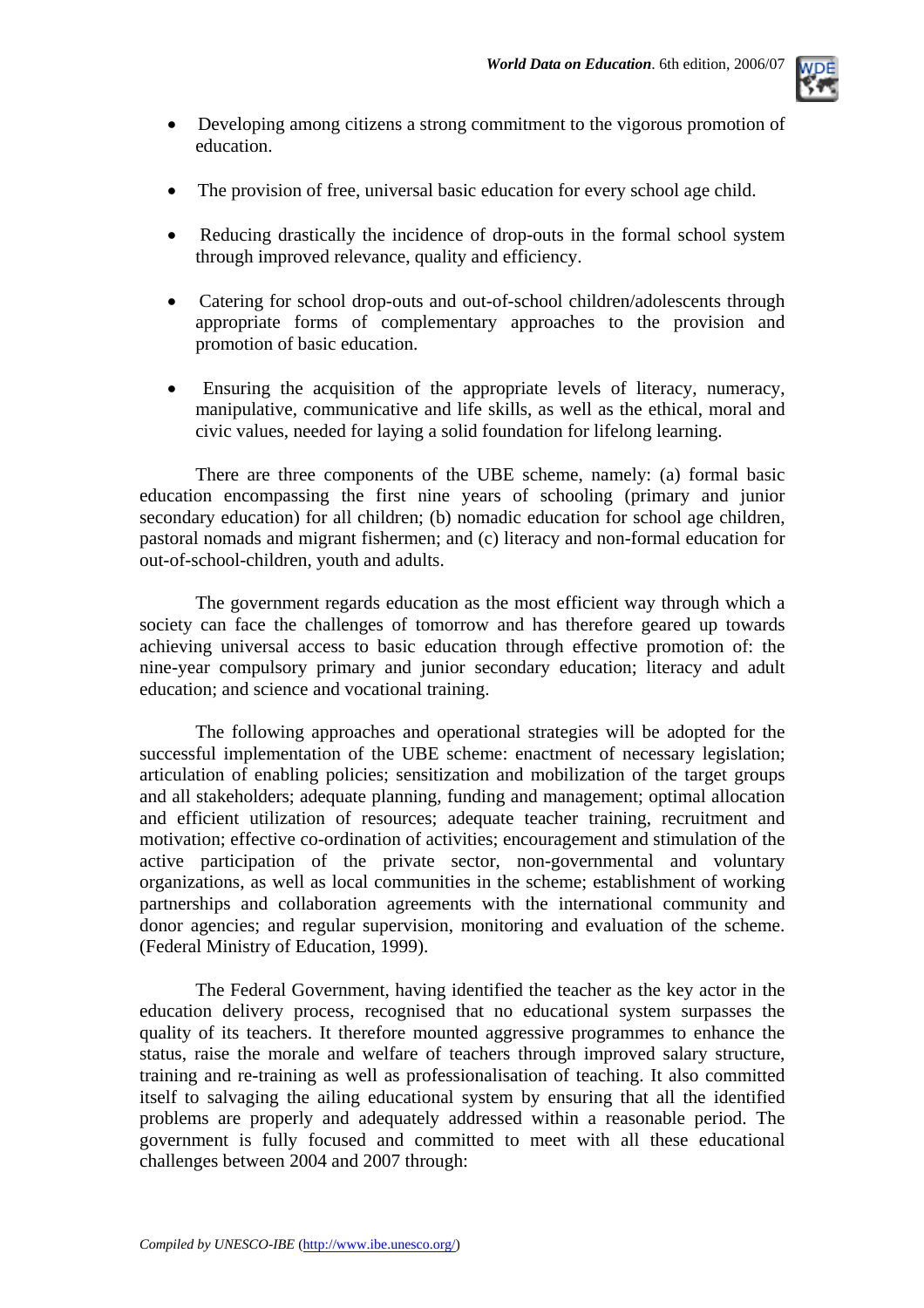

- Operationalising the Strategy for National Education Plan (SNEP).
- Engaging fully with the National Economic and Empowerment Development Strategy (NEEDS) and the Service Delivery Compact (SERVICOM) to ensure its success.
- Ensuring completion of UBE I Project in the first 16 States.
- Securing support for and completion of UBE II Project in the remaining 20 States and Federal Capital Territory (FCT) Abuja.
- Scaling-up and implementing the UBE.
- Producing the National Education for All (EFA) Plan. (FME, 2004).

### **Laws and other basic regulations concerning education**

The National Policy on Education was enacted in 1977 and undergone three revisions, the most recent one in 2003. Since 1981, a number of decrees have been passed providing the legal framework of education in the country.

The **Decree No. 16** of 1985 places special emphasis on the education of the gifted and talented children within the National Policy on Education.

The National Commission for Mass Literacy, Adult and Non-formal Education, which was established by **Decree No. 17** of 26 June 1990 and formally inaugurated on 5 July 1991, is charged with the responsibility of developing strategies, coordinating programmes, monitoring and promoting literacy and postliteracy programmes nationwide.

The **Decree No. 96** of 1993 re-established the National Primary Education Commission (NPEC). It also provides the arrangement for funding primary education in the country.

In 1993, the National Minimum Standards and Establishments of Institution Amendments **Decree No. 9** was promulgated. It provides for religious bodies, nongovernmental organizations and private individuals to participate in the provision of tertiary education.

By a recent decree, all companies operating in Nigeria which have up to 100 employees on their payroll shall contribute 2% of their pre-tax earnings to the Education Tax Fund for the funding of education.

The most crucial strategy for sustainable education development in Nigeria is the Universal Basic Education (UBE) Scheme, which was launched in 1999. In May 2004, the Nigerian Legislature passed the UBE bill into law. The **Universal Basic Education Act** represents the most significant reform and addresses comprehensively the lapses of the Universal Primary Education (UPE) and the issues of access, equality, equity, inclusiveness, affordability and quality. In the context of Nigeria,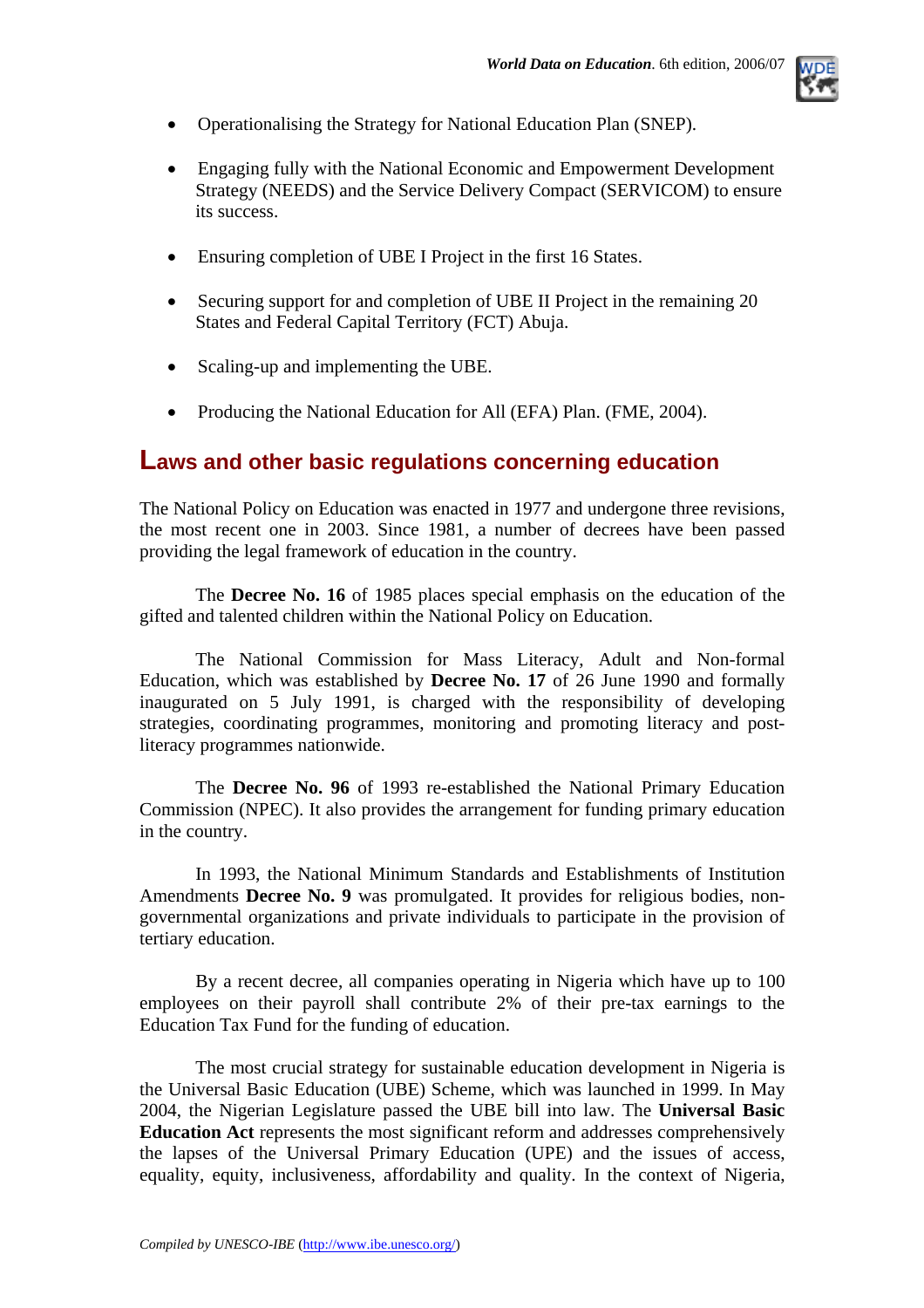

basic education includes primary and junior secondary education. The main policy objective is to provide universal free and compulsory education at the primary and the first three years of secondary school, as well as to provide functional literacy for adult illiterates

### **Administration and management of the education system**

The management of education in Nigeria is dictated by the country's political structure based on federalism. Consequently, the administrative mechanism devolves some power to the state and local governments. By the law which resuscitated the National Primary Education Commission (NPEC, now the Universal Basic Education Commission) in 1993, responsibility for the management of primary education is shared among the federal government, state governments, local governments, community committees and school committees. Measures have been introduced in the past few years which encouraged active participation of local communities in the running of schools.

The basic policy of education with regard to structure, curriculum and school year is centrally determined. Other areas of educational delivery are modified to suit local requirements.

The **Federal Ministry of Education** is charged with the responsibility of harmonizing educational policies and procedures of all the states of the Federation through the **National Council of Education** (NCE). The NCE is the highest policymaking body in educational matters in the country. It consists of the Federal Minister of Education, and all the state commissioners for education. It is assisted by the **Joint Consultative Committee (JCC) on Education**, which is composed of all the federal and state directors of education, chief executives of education parastatals and directors of university institutes of education. The Committee is headed by a director of the Federal Ministry of Education and it advises the NCE on a wide variety of educational matters. The **National Universities Commission** is a parastatal entity under the Federal Ministry of Education; the Commission is responsible for the development of universities in the country. The **National Examinations Council** conducts examinations for some junior secondary schools, and for senior secondary schools jointly with the West African Examination Council. The **National Business and Technical Examinations Board** administers technical and business examinations. The **National Commission for Colleges of Education** provides advice to the Federal Ministry and co-ordinates all aspects of non-degree teacher education in the country. The **National Commission for Polytechnics** has been established following the 2003 revision of the National Policy on Education. Other relevant bodies include: the National Board for Technical Education; the National Commission for Mass Literacy, Adult Education and Non-formal Education; the National Commission for Nomadic Education; the Joint Admissions and Matriculation Board; and the Nigerian Educational Research and Development Council.

The Federal Ministry of Education owns and funds twenty-five universities, thirteen polytechnics, fifteen technical colleges, twenty colleges of education, and sixty-six secondary schools, which are evenly located in every state in the country. The remaining tertiary institutions are owned and funded by state governments, while other secondary schools are owned and funded by state governments, communities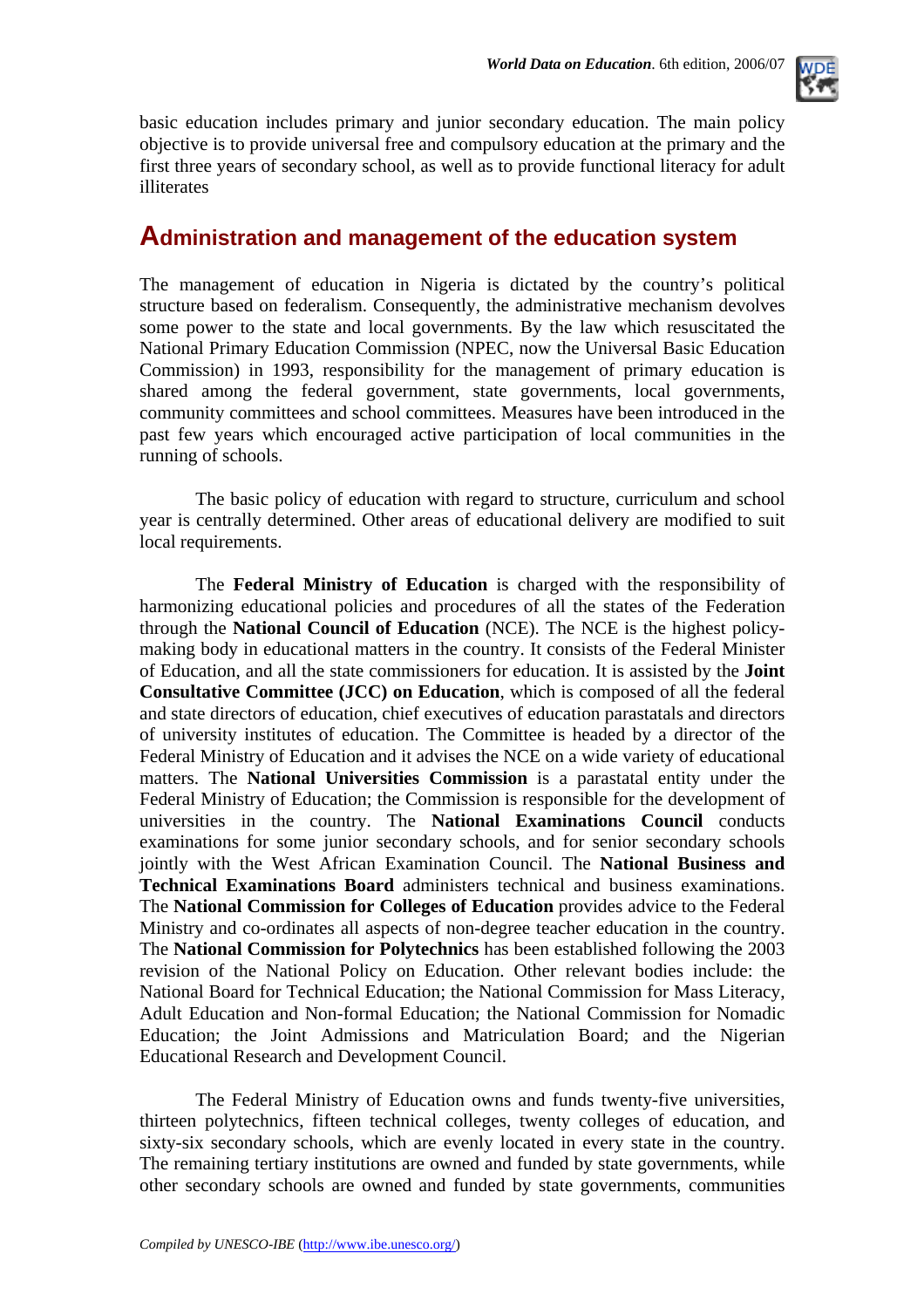

and private organizations. The administration of the different types of tertiary institutions is defined by the federal and state governments' instruments which established them.

State governments own a large proportion of secondary schools in the country. With regard to state secondary schools, administration and management fall within the purview of the State Ministries of Education and their proprietors, but they have to comply with minimum standards which are prescribed by state laws. The administration of public primary schools is under local education authorities, while pre-primary schools are essentially maintained and administered by their proprietors. Federal and state governments maintain quality control through inspection of schools.

Other ministries involved in education are the ministries of: Women's Affairs and Social Welfare; Health; Agriculture; Information and Culture; Finance; and the National Planning Commission. For example, the Ministry of Information undertakes publicity and sensitization for educational policies and programmes. The Federal Ministry of Women's Affairs and Social Welfare and the State Commissions for Women collaborate with Ministries of Education in the promotion of the education of women and girls. The Ministries of Finance provide funding while the National Planning Commission and state ministries of planning approve educational plans.

There are networks of non-governmental organizations (NGOs) which collaborate with the federal and state ministries of education in the management of the non-formal education system. They operate private primary schools and offer literacy and other educational programmes. Women's education centres have been established in most of the states. They are involved in mobilization and advocacy in aid for the education of women and girls.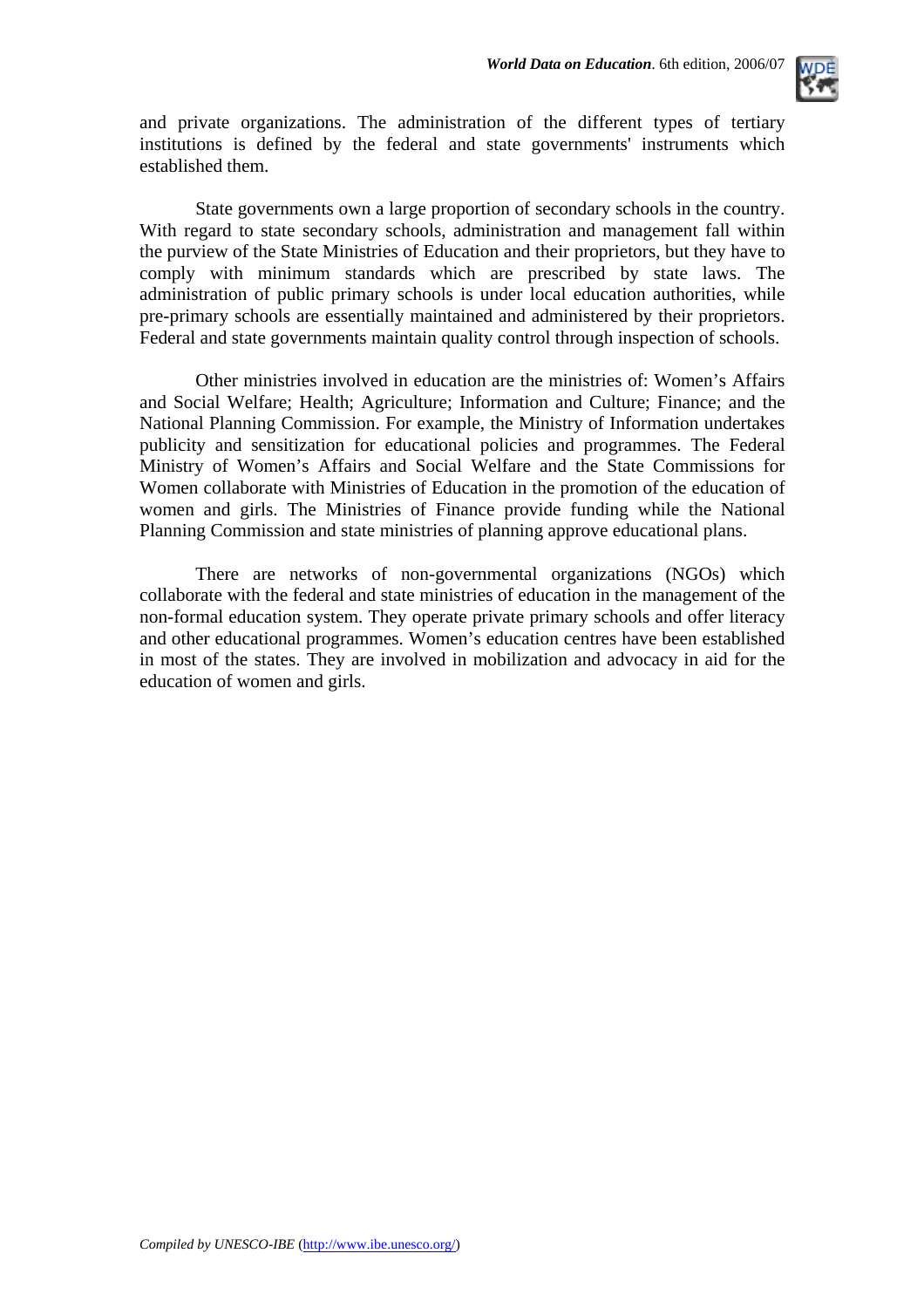

### **Structure and organization of the education system**

#### **Nigeria: structure of the education system**



### **Pre-school education**

Pre-primary education is for children between the ages of 3 and 5 years or above. It lasts two to three years and attendance is not compulsory.

### **Primary education**

Primary education lasts six years and caters to children aged 6-11. Basic education includes primary and junior secondary education.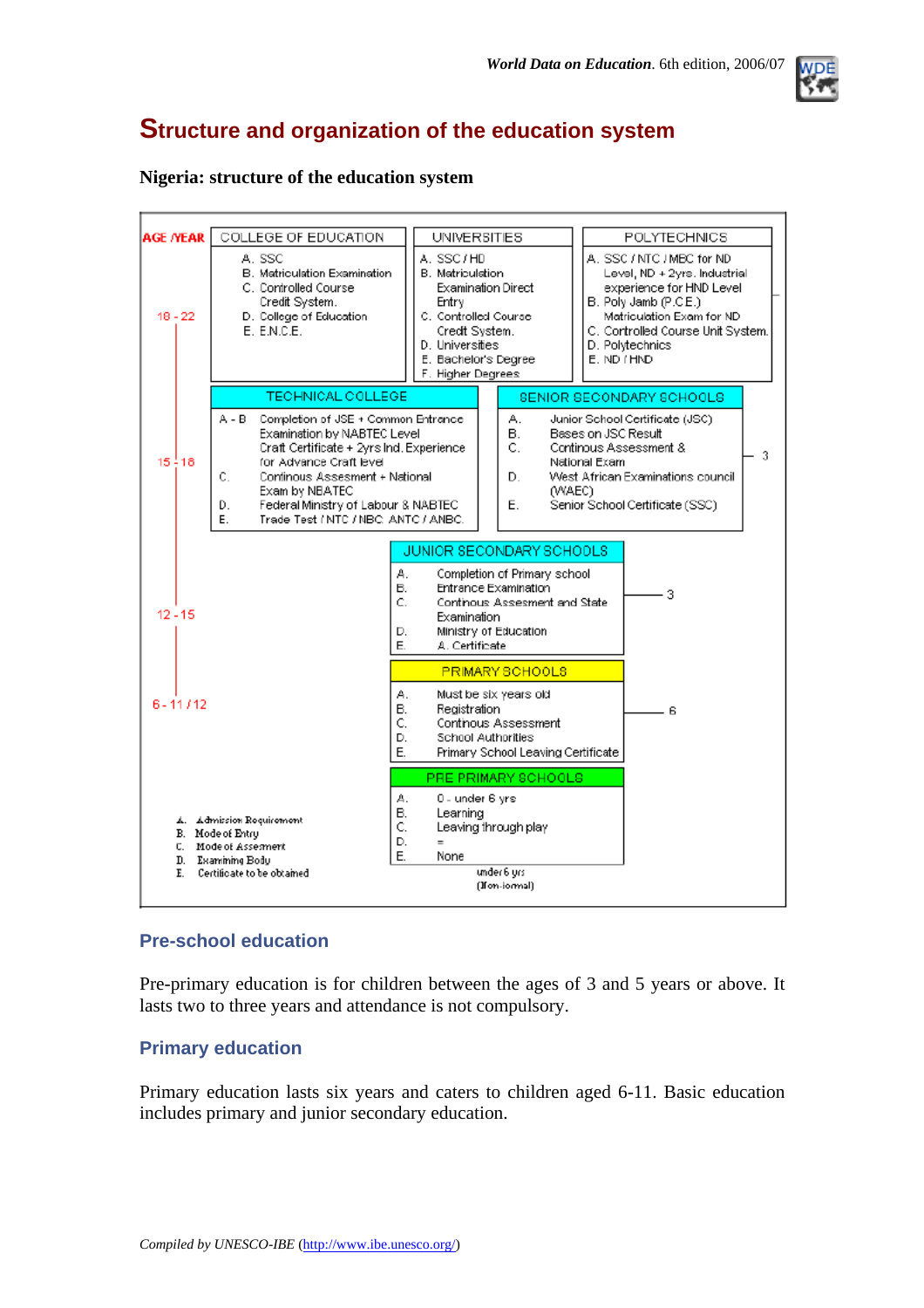

### **Secondary education**

Secondary education is divided into two three-year cycles: junior secondary, culminating in the Junior School Certificate examination; and senior secondary, leading to the Senior School Certificate examination. Junior secondary school graduates may enrol in technical colleges offering three-year programmes leading to the award of National Technical/Commercial Certificates.

Higher education includes colleges of education, universities, polytechnics and colleges of technology. The duration of studies ranges from three to seven years, depending on the nature of the programme. Colleges of education offer three-year programmes leading to the award of the National Certificate in Education. Polytechnics and colleges of technology award national certificates and diplomas, namely: the National Diploma, after two years of study following the senior secondary school; and the Higher National Diploma, awarded after a further course of two years' duration. A Professional Diploma requires one additional year of study. At the university level, programmes leading to a first degree (e.g. bachelor's degree) should last not less than four years.

The school year extends over ten months, divided into three terms of ten to twelve weeks each at the pre-primary, primary, junior and senior secondary levels. The school year lasts nine months (thirty-six to forty weeks) for technical schools. The academic year consists of nine months, divided into two semesters of eighteen to twenty weeks each.

### **The financing of education**

The 1979 Constitution of the Federal Republic of Nigeria vested the management and funding of public education in the three tiers of government: federal, state and local. Public institutions are funded almost solely by the government. Students in these institutions pay very low fees and charges, which constitute an insignificant proportion of the finances of the institutions. On the other hand, privately-owned institutions which are mainly at the pre-primary, primary and secondary levels are funded with fees paid by students. Figures of the expenditure of local, state and federal governments on education are not available. The table below shows the approved fund allocations by the Federal Government to the education sector and their percentages of total allocation to all sectors.

|      | <b>Total Budget</b> | <b>Allocation to Education</b> |                     |  |  |  |
|------|---------------------|--------------------------------|---------------------|--|--|--|
| Year | (billion N)         | Total                          | Percentage of Total |  |  |  |
| 1994 | 69.30               | 10.30                          | 14.87               |  |  |  |
| 1995 | 111.45              | 12.70                          | 11.42               |  |  |  |
|      | 127.47              | 15.35                          | 12.33               |  |  |  |

**Federal Government's total budget allocation and specific allocations to education**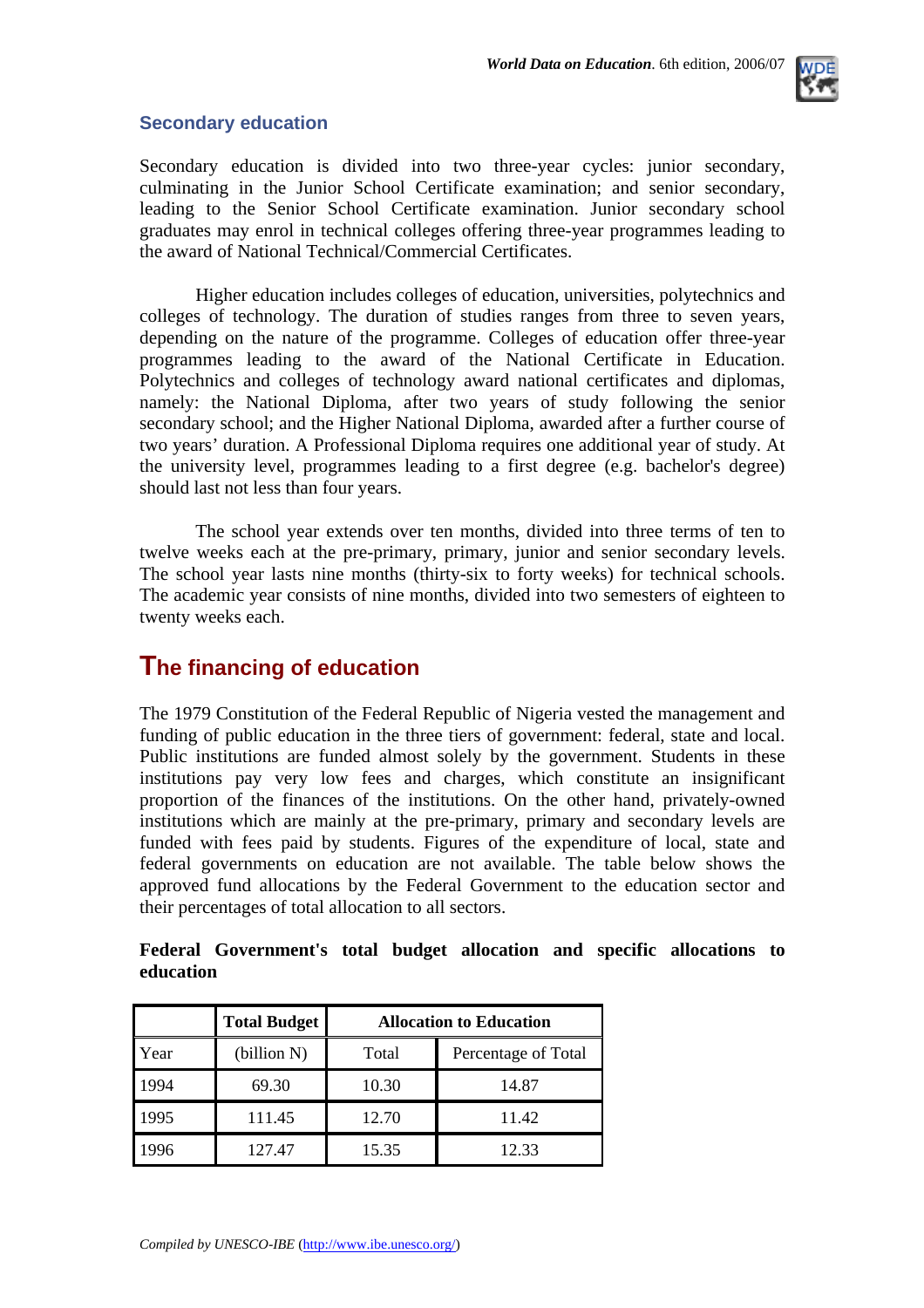

Primary education is free of charge. Decree No. 96 of 1993 which reestablished the National Primary Education Commission (NPEC), provides the arrangement for funding primary education in the country. Under this Decree, the federal government is responsible for the running costs of NPEC. It also provides funds for the general improvement of primary education and the procurement of primary school materials via the national Primary Education Fund. Furthermore, the federal government provides funds for the rehabilitation and renovation of classroom buildings as well as for providing new infrastructure. According to a NPEC's recent survey, the rehabilitation and renovation exercise will require 80,54 million Nigerian *naira* (N).

State governments are responsible for the operating costs of the State Primary Education Board (SPEB), while the local government councils are responsible for the operating costs of primary schools in their areas of jurisdiction. Teachers' salaries and allowances of teaching and non-teaching staff are paid from the funds disbursed by NPEC to the local governments through the SPEBs.

Secondary education is tuition-free. However, different forms of levies are imposed on parents to cover running costs of these institutions. The secondary schools and technical colleges owned by the federal government are funded directly by the Federal Ministry of Education. State governments and the Federal Capital Territory, Abuja, own and manage their own secondary schools. Statistics on budgetary allocations of state governments to the secondary level of education are not available.

Higher education is currently provided and funded by the federal and state governments, with insignificant private participation and contribution. All private primary and secondary institutions in the country charge tuition and boarding fees. No public fund is, therefore, granted to them. The only private tertiary institution in operation at present is a college of education which is run by a Christian organization. Figures of fees payable per student at each level are not available. However, fees paid in private primary and secondary schools in the country vary widely, according to their geographical location and the standard of service provided.

There is increasing support to public tertiary institutions by private companies. This usually takes the form of endowments and funding of infrastructural facilities. This support is still too low, however, to form a significant proportion of the funding to those institutions. The Education Tax Fund which was established to manage the recently introduced education tax is a viable source of revenue for education.

While the Federal Government is solely responsible for funding the training of teachers for UBE at the primary, junior secondary, adult literacy and nomadic education levels, it has joint responsibility with the State Government and minimally with the Local Government for: (a) teacher recruitment and remuneration, (b) provision of infrastructure and (c) provision of instructional and learning materials. The following Table shows the specific ratios: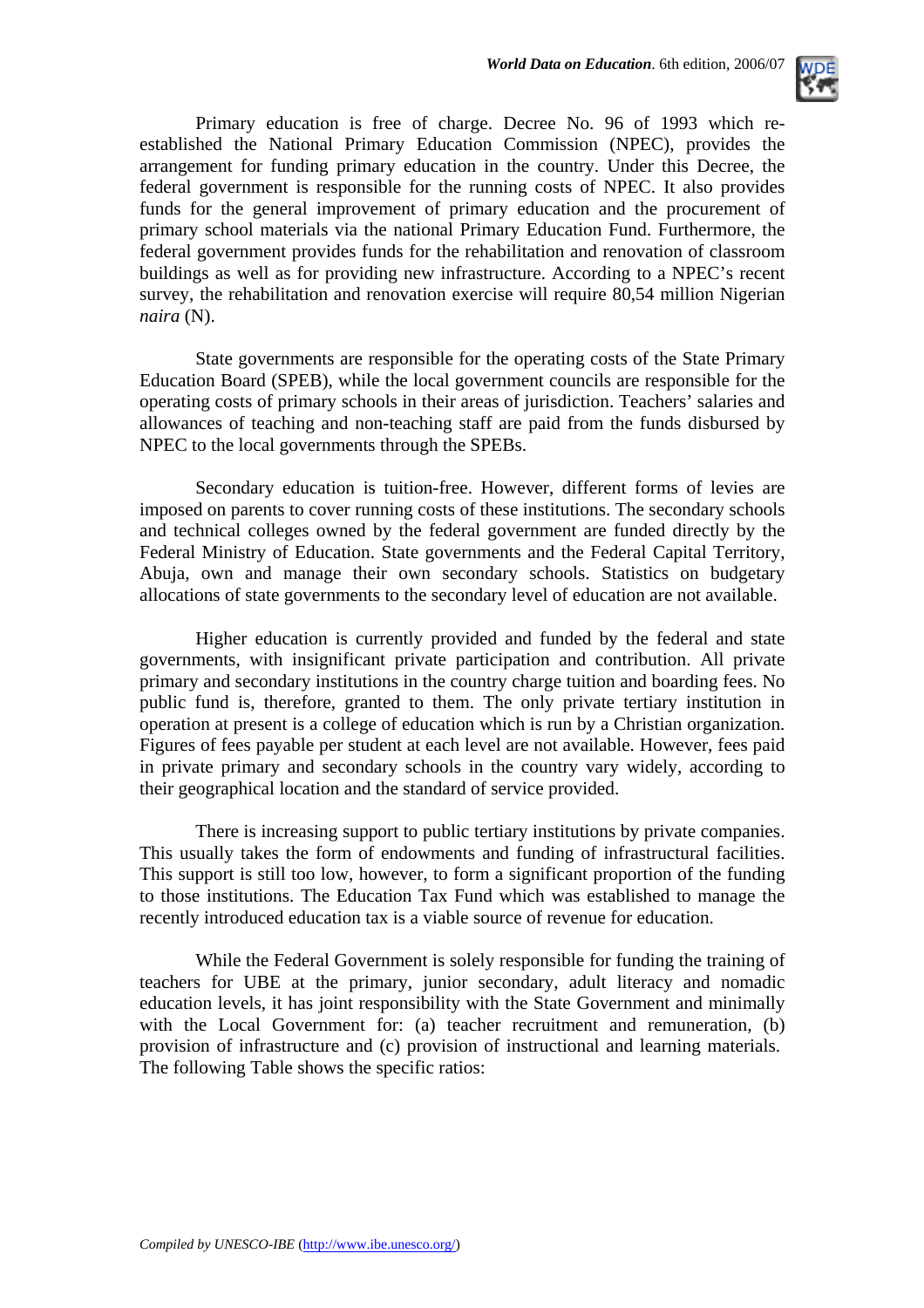

| 1. Responsibilities for provision for infrastructure                 |                                   |  |  |  |  |
|----------------------------------------------------------------------|-----------------------------------|--|--|--|--|
| Primary School                                                       | Federal 75%, State 25%            |  |  |  |  |
| <b>JSS</b>                                                           | Federal 50%, State 50%            |  |  |  |  |
| <b>Adult Literacy</b>                                                | Federal 25%, State 50%, Local 25% |  |  |  |  |
| Nomadic                                                              | Federal 100%                      |  |  |  |  |
| 2. Responsibilities for funding instructional and learning materials |                                   |  |  |  |  |
| <b>Primary School</b>                                                | Federal 100%                      |  |  |  |  |
| <b>JSS</b>                                                           | Federal 50%, State 50%            |  |  |  |  |
| <b>Adult Literacy</b>                                                | Federal 25%, State 50%, Local 25% |  |  |  |  |
| Nomadic                                                              | Federal 80%, State 20%            |  |  |  |  |

*Source:* FME, 2004.

### **The educational process**

Once a policy decision has been taken at the level of the Federal Government, after discussions at the level of the Joint Consultative Committee on Education and the National Council on Education, the Monitoring Unit of National Policy on Education together with the Nigerian Educational Research and Development Council (NERDC) and in collaboration with relevant curriculum/content panels (consisting of educators, experts, curriculum developers and teachers), provide guidelines, materials and training to implement the innovation or change.

The 1969 National Curriculum Conference was the first national attempt to change the colonial orientation of the education system and to promote national consciousness and self-reliance through the educational process. A seminar held in June 1973 on the National Policy on Education adopted several recommendations of the 1969 Conference, including the proposal concerning the new structure of the education system.

The various subjects included in the curricula of primary and secondary education have been specified in the National Policy on Education (the last revised Policy was adopted in 1998). The 1997 NERDC National Feedback Conference provided five broad categories of subjects: languages, humanities, sciences (including mathematics), social sciences and technology (including vocational electives). Integrated science and social studies represent a broad field approach to various disciplines. Other content areas have a non-examination status such as population education, environmental education, citizenship education, peace education and drug abuse prevention. These subjects are to be "infused" into identified subjects in the curriculum and are mostly at the pilot project stage.

### **Pre-primary education**

Pre-primary education caters to children aged 3-5, prior to their entering primary school. It is estimated that only 4.7% of the pre-school age population have access to pre-primary education. Pre-primary education aims at: facilitating a smooth transition from home to school; providing adequate care and supervision for children while their parents are at work (on the farms, in the markets, offices, etc.); preparing the child for primary education; inculcating social norms; inculcating in the child the spirit of enquiry and creativity through the exploration of nature, and the local environment,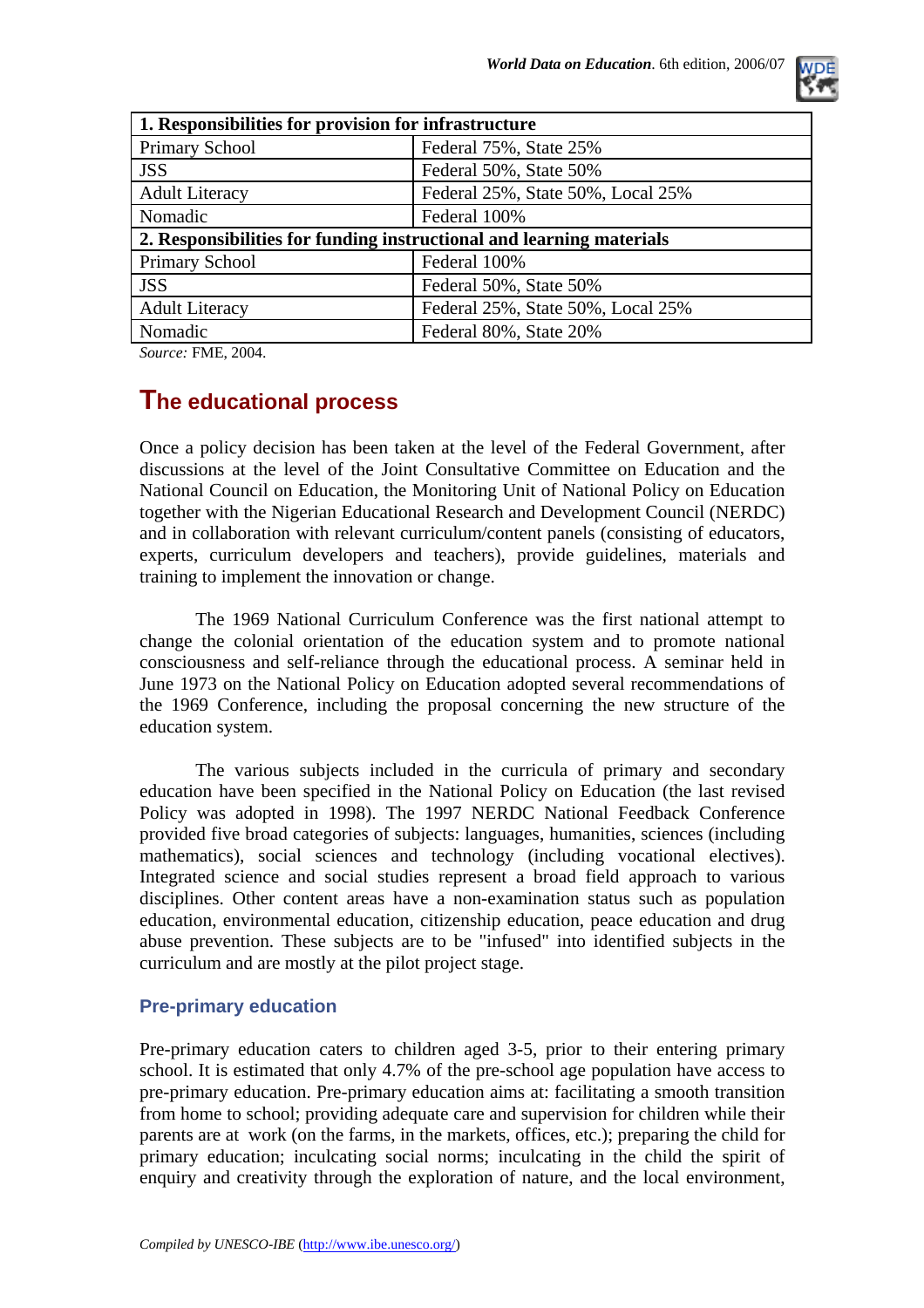

playing with toys, artistic and musical activities, etc.; teaching co-operation and team spirit; teaching the rudiments of numbers, letters, colours, shapes, forms, etc., through play; teaching good habits, and especially good health habits.

The curriculum at the pre-primary level is broad, and the range of subjects offered is quite wide. It focuses on: English language, mathematics (arithmetic), Nigerian languages, writing, reading, rhymes, social studies, music, singing, and elementary science/nature study.

At the pre-primary level, six thirty-minute periods per week are devoted to the teaching of English. This is the maximum number of weekly periods for any subjects. Two periods are allocated to the local language. Another subject that is given prominence in the pre-primary school programme is mathematics/arithmetic. Five periods are allocated to this subject per week and, on the average, the children spend one thirty-minute period every day learning mathematics. Topics like counting, recognition of numbers, addition and subtraction are also taught. This gives an important start in the acquisition of numeracy. Three periods are allocated to each of the following subjects: moral and religious instruction, writing, reading, drawing, rhymes, elementary science/nature study, social studies, handicraft and music /singing. On the average, instructional time consists of twenty-eight teaching periods per week.

The medium of instruction at this level is principally the mother tongue, or the language of the immediate community. The evaluation system is essentially based on continuous assessment. Continuous assessment is conceived as a cumulative record of the child's performance in various fields throughout his or her school career obtained through tests, quizzes, etc. The curriculum was reviewed and revised in 2003/04 using an integrated bottom up approach, targeting children age 0-5 years. This revised curriculum has been approved for use by the government, and a training manual to facilitate use of the curriculum is in process of development. The training manual is expected to promote the integrated approach and converge all sectoral interventions health, nutrition, water and environmental sanitation, psycho-social care, early learning, child protection—with the aim to fulfilling the rights of all young children and creating a conducive environment for them to survive, live, learn and reach their full potentials.

In 1991, the Early Childhood Care Development and Education––now called Early Child Care Project––was launched by the federal government in co-operation with UNICEF. Early childhood care is now being taught in the Curriculum Department of the faculty of education of one of the universities, and plans are under way to integrate the concepts of this project in the syllabus of colleges of education throughout the country.

Early childhood education has had increased focus of attention since 2000. Although the establishment of early child care centres and pre-primary facilities is mainly private-sector driven, the government has taken significant steps to regulate this sector using the report of several commissioned studies or surveys through the development of curriculum guideline and training manuals as well as teacher training programmes in colleges of education and quality assurance of early childhood care and education. According to 1999 data, only about 18% of Nigerian children aged 36–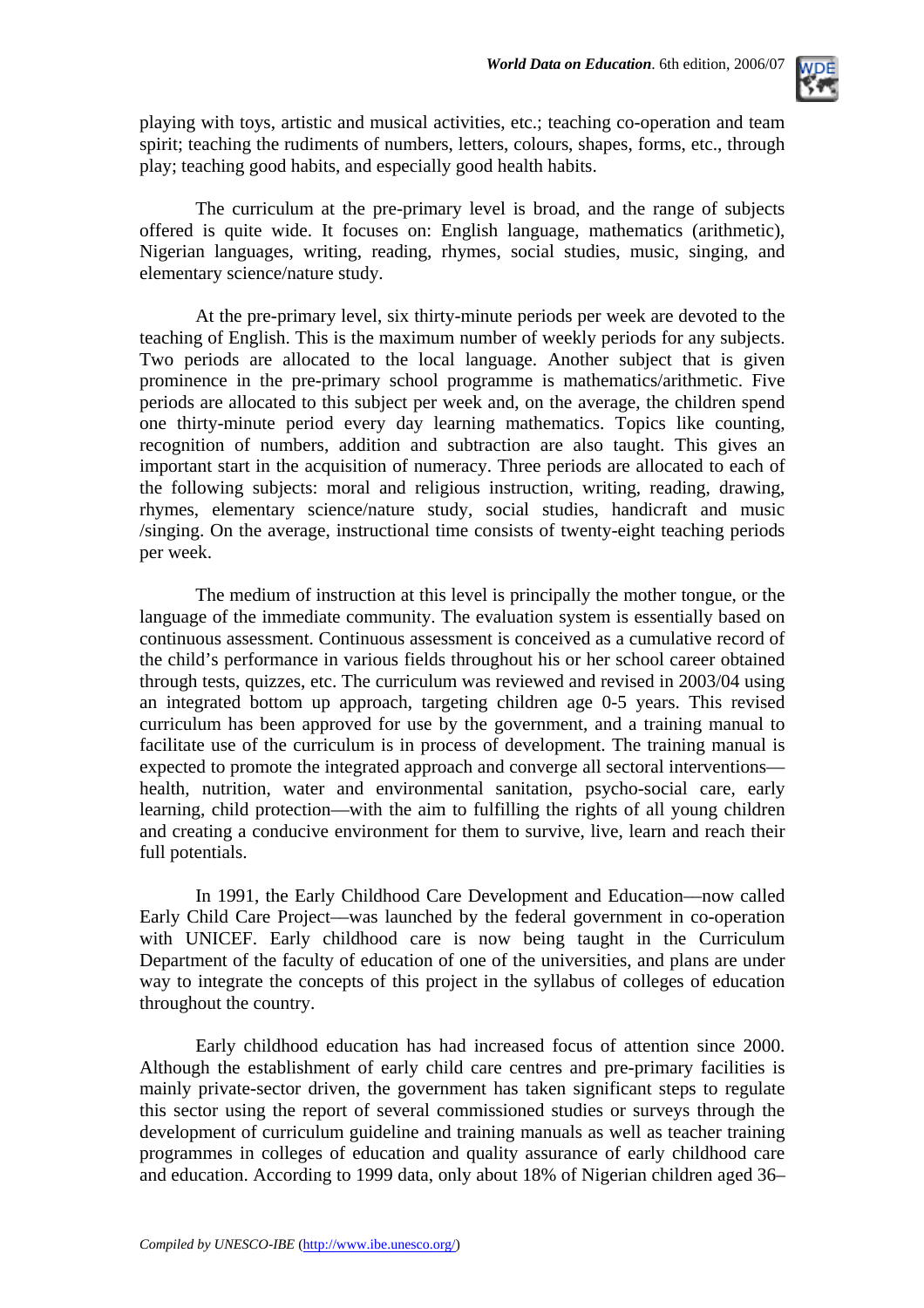

59 months attend pre-primary centres. Female enrolment is 19% while male enrolment is 18%, showing an insignificant difference between boys and girls in access. The report also shows regional disparities in access and very significant differences between urban (37%) and rural (12%) areas. (FME, 2004).

Early Child Development (ECD) centres, and day care centres and play groups, locally tagged 'Jelesimi', 'Ota-akara', 'Ibviosukumehu', etc. in local dialects, are usually for children aged 0-2 years and 2-3 years. The UBE Act (2004) has an expanded scope which includes programmes and initiatives for early childhood education and development. The UBE Programme has made provision for every public primary school to have a pre-primary school linkage to cater for children aged 3-5 years. An inventory of ECC facilities in Nigeria conducted by FGN/NERDC/UNICEF in 2003 showed that most of the ECC facilities are privately owned (42% of the sample population) and 34% by the government, followed by 21% by local communities. These findings are consistent with the ESA 2003 study, which also indicated a greater private ownership (57%) of ECC facilities, compared to ownership by the government (42%). Now that the Early Childhood Development programme is covered by the UBE law, government ownership at state/LGA/community levels is certain to increase, particularly regarding centres catering for the 3-5 year olds. Early childhood care has been included in the Bachelor's degree curriculum of the Faculty of Education of one of the Nigeria's universities since 1991. Two universities offer Master's/PhD degrees in early childhood care. Plans are underway to integrate the concepts of this project in the syllabus of colleges of education throughout the country.

The Child Rights Act (2003), the UBE Act (2004), the National Policies on Education, Food, Nutrition and Health are laws and policies which have given shape to different sectoral interventions on Early Childhood Care and Development in the country. Currently however, an Integrated Early Childhood Development (IECD) policy, that integrates interventions from the various sectors to promote an integrated holistic approach to the development of the child in its very earliest years. This stand alone policy is expected to bridge observed gaps in existing sectoral policies, e.g. the National Policy on Education and the UBE Act both of which did not make specific provisions for children age 0-3 years.

### **Primary education**

The goal of primary education is centred on functional literacy and numeracy, the ability to communicate effectively, and the inculcation of positive attitudes towards co-operation, work, community, national development, and continuing learning.

The primary school curriculum is discipline-based, and addresses all the goals of primary education. Permanent literacy and numeracy and communication skills are the top priority. Seven main subjects are specified in the curriculum as follows: language arts; elementary science; mathematics; social studies; cultural arts; agriculture; and home economics. In 2003, the National Primary School Curriculum was further reviewed and the modular approach was replaced with a thematic one. Also, a number of emerging social issues such as HIV & AIDS, information technology, environmental education, gender equity and child labour have been introduced.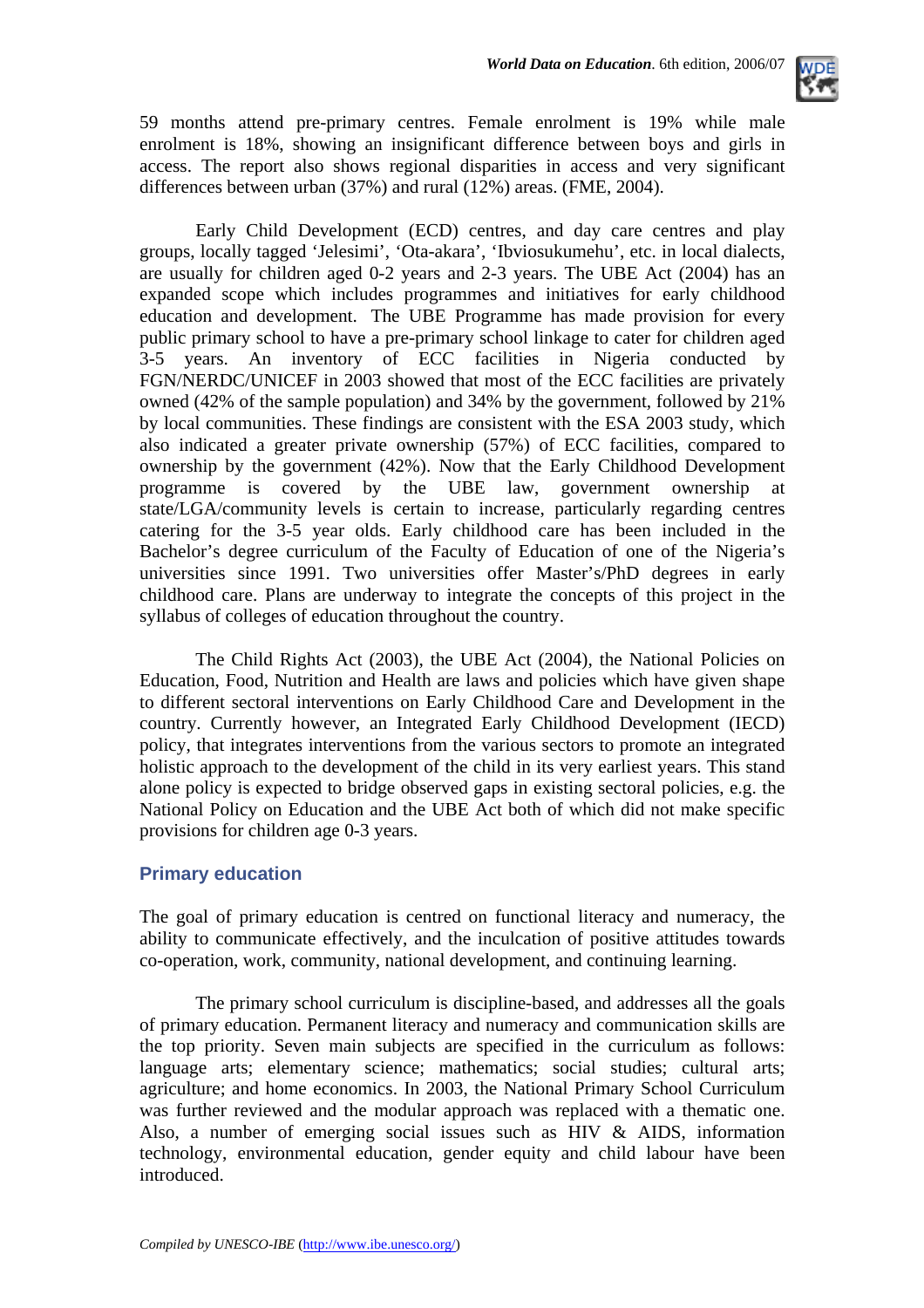

A thirty-five-minute period each day for the five days per week is allocated to English language and mathematics. Physical and health education is taught twice per week; religious knowledge, elementary science, agriculture, home economics and social studies are also taught twice per week. Drawing, handicraft, music and cultural activities are each allocated a period per week.

In Grades I-III the medium of instruction is the language of the immediate environment. During this period, English is taught as a subject. From Grade IV, however, English is progressively used as a medium of instruction, while the language of the immediate environment is taught as a subject.

The Primary School-leaving Certificate Examination has been abolished. Evaluation at the primary education level is now carried out by continuous assessment.

Of the estimated primary school age population (18.6 million children), 15.4% is not enrolled in school. The gross enrolment rate is estimated at about 70%, and the national average for functional literacy is only 51%. Furthermore, primary school enrolment growth rates––which averaged 4% annually––have not been able to fully clear the backlog and keep pace with the population growth rate, estimated at an average of 3.2%.

Despite high gross enrolment rates, severe constraints both within and outside the education system have led to comparatively lower completion rates––the current average being 62% for girls and 59% for boys. The average completion rate at the end of Grade VI, as a percentage of final enrolment in Grade I, is reported to be around 55%. In 1995, the transition rate from primary to junior secondary was estimated at 43.7%.

Between 1986 and 1992, the drop-out rate in primary school was estimated at 43.2%. According to a survey, the drop-out rate is higher in the upper primary classes than in the lower classes, presumably because the pupils in upper classes are mature enough to be engaged in income-generating activities. The Situation and Policy Analysis Survey, conducted in 1992, showed that there is a 17% wastage rate, and that an average of 46.6% of primary school pupils who dropped out from schools were girls.

|              | 1986   1987   1988   1989   1990   1991   1992 |                                                       |  |  |  |
|--------------|------------------------------------------------|-------------------------------------------------------|--|--|--|
| $\mathbf{M}$ |                                                | 42.80 51.10 49.60 45.20 39.70 39.40 29.10             |  |  |  |
| l F          |                                                | 41.20   52.40   51.40   49.20   43.20   41.30   30.50 |  |  |  |

### **Primary school drop-out rate by sex (percentage)**

The National Policy on Education stipulates that the teacher-pupil ratio should be 1:40. However, the ratio is exceeded in most schools, especially in urban areas. In addition, the teacher-pupil ratio varies from a minimum of 1:21 (States of Kwara and Anambra) to a maximum of 1:73 (State of Yobe). The national average for 1996 was  $1:34.$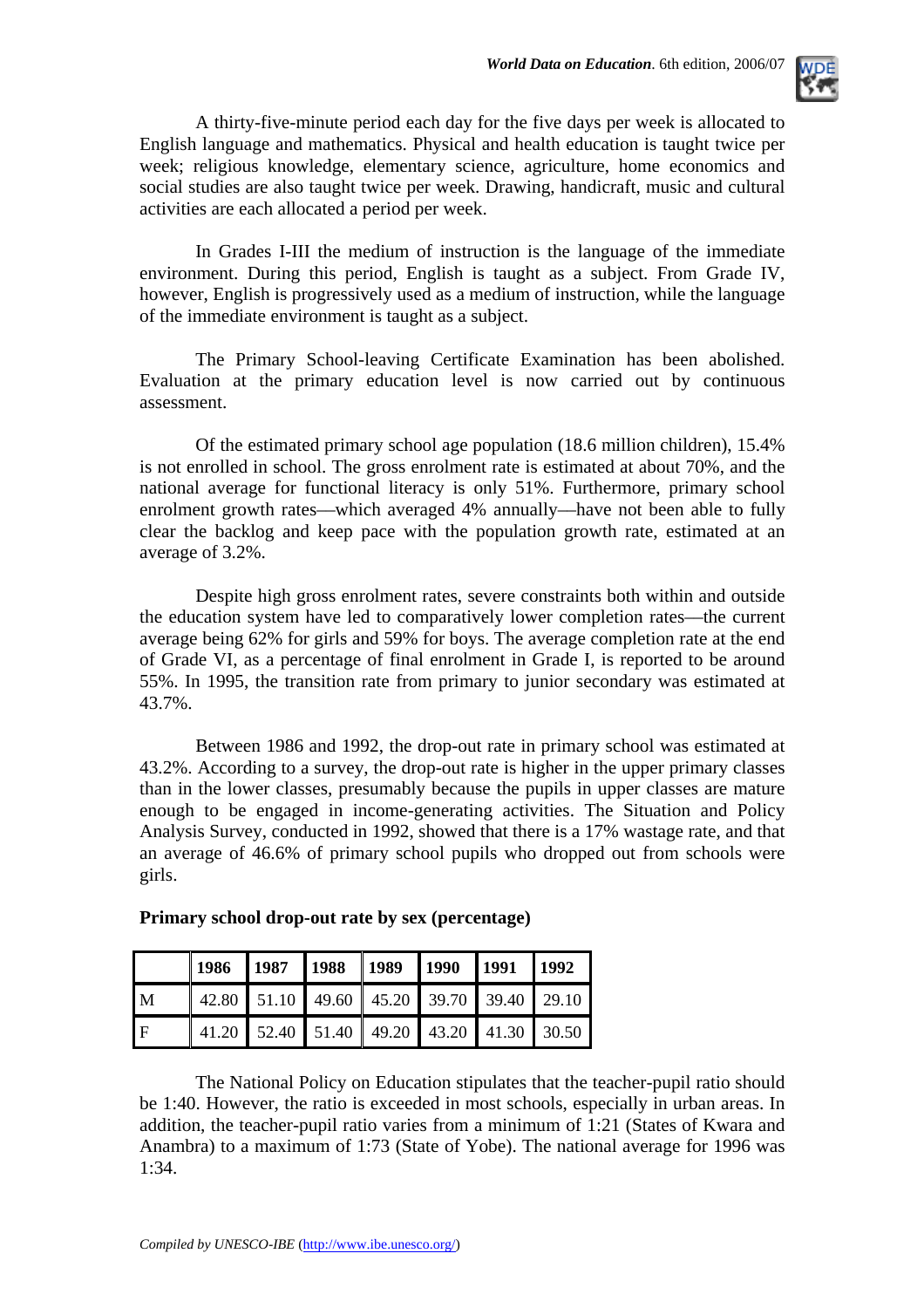

| Grade | 1999       | 2000       | 2001       | 2002       | 2003       |
|-------|------------|------------|------------|------------|------------|
|       | 3,714,493  | 4,087,074  | 4,439,861  | 4,502,702  | 5,455,611  |
|       | 3,272,860  | 3,540,987  | 3,593,919  | 3,716,766  | 4,914,117  |
|       | 3,053,235  | 3,239,943  | 3,175,602  | 3,168,221  | 4,327,115  |
|       | 2,830,316  | 3,024,812  | 2,928,688  | 2,892,891  | 3,711,864  |
|       | 2,644,327  | 2,781,953  | 2,861,264  | 2,676,901  | 3,295,296  |
|       | 2,391,779  | 2,483,670  | 2,385,843  | 2,385,178  | 2,854,217  |
| Total | 17,907,010 | 19,158,439 | 19,385,177 | 19,342,659 | 24,563,004 |

### **Primary school enrolment by grade, 1999-2003**

*Source:* FME, 2004.

As of 2002 there were a total of 40,425 schools in the 36 states and Federal Capital Territory. (FME, 2004).

#### **Secondary education**

The broad aim of secondary education within the overall national objectives is the preparation for useful living within the society and for higher education. Secondary education should: equip students to live effectively in the modern age of science and technology; raise a generation of people who can think for themselves, respect the views and feelings of others, respect the dignity of labour, and live as good citizens; foster the Nigerian unity with an emphasis on the common ties that unite within diversity; and foster the desire for achievement and self-improvement. Secondary education lasts six years and is divided into two three-year cycles: junior secondary and senior secondary.

The junior secondary school is both pre-vocational and academic and is designed to enable pupils to acquire further knowledge and develop skills. The core curriculum includes: English; French; mathematics; language of the environment taught as first language; one major Nigerian language taught as second language; integrated science; social studies and citizenship education; and introduction to technology. Pre-vocational electives include: agriculture; home economics; business studies; local crafts; and computer education. Non-prevocational electives include: creative arts (music and fine art); religious and moral education; physical and health education; and Arabic. Students are expected to take a minimum of 10 and a maximum of 13 subjects, including all the core subjects. The main reform of secondary education is in regard to the fact that access to the junior secondary school is free and compulsory. More importantly, the reform strategy provides flexibility for students who complete junior secondary education to be streamed into either the senior secondary school, the technical colleges an out-of-school vocational training centre or an apprenticeship scheme. This would be determined through the result of tests of academic ability, aptitude and vocational interest. The target is to achieve a student transition ratio of 60:20:10 to these levels, i.e. senior secondary (60), technical college (20), vocational training centre (10) and the apprenticeship scheme (10). (FME, 2004).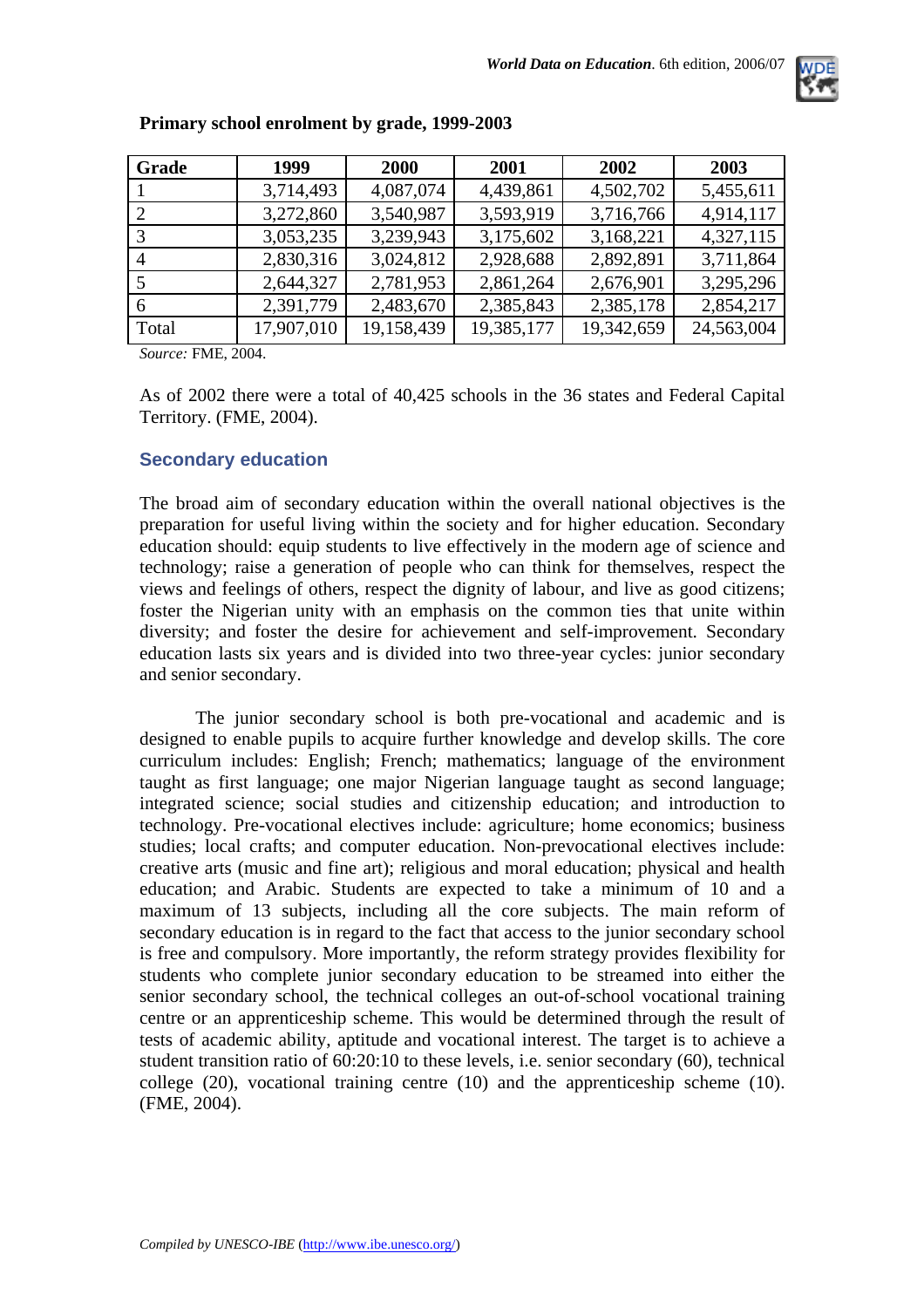

|      | Enrolment in post-primary school (junior secondary school) by gender, 1997- |  |  |  |  |
|------|-----------------------------------------------------------------------------|--|--|--|--|
| 2003 |                                                                             |  |  |  |  |

| Year          | 1997                                                | 1998    | 1999    | <b>2000</b> | 2001    | 2002        | 2003      |
|---------------|-----------------------------------------------------|---------|---------|-------------|---------|-------------|-----------|
| JSS 1<br>$-3$ | 771,649                                             | 769,334 | 708,523 | 806,811     | 938,903 | 941884      | 3,496,069 |
| Male          | 412,851                                             | 430,203 | 394.794 | 448,016     | 525,760 | 530,827     | 1,986,460 |
| Female        | 358,798                                             | 339,131 | 313,729 | 358,795     | 413,143 | 0.057<br>41 | 1,518,440 |
| $\sim$        | $\mathbf{m}$ $\mathbf{m}$ $\mathbf{a}$ $\mathbf{a}$ |         |         |             |         |             |           |

*Source:* FME, 2004.

Students who complete junior secondary education are streamed into any one of the following options: (a) senior secondary school; (b) technical college; (c) an out-ofschool vocational training centre; or (d) an apprenticeship scheme. The streaming is based on the result of tests to determine academic ability, aptitude and vocational interest. As much as possible, a transition ratio to these levels of education should be targeted as follows: senior secondary, 60%; technical college, 20%; vocational training centre, 10%; apprenticeship scheme, 10%. On the other hand, most students and parents still prefer senior secondary schools to technical colleges or vocational schools. In 1997/98, the total enrolment in technical colleges was estimated at 43,354 students.

The senior secondary school has a diversified curriculum, with a core curriculum designed to broaden students' knowledge and outlook. Every student takes all the six core subjects, plus a minimum of two and a maximum of three from the list of elective subjects (resulting in a minimum of eight and a maximum of nine subjects). One of the three elective subjects may be dropped in the last year of the senior secondary course.

Core subjects are: English language; mathematics; one major Nigerian language; one elective out of biology, chemistry, physics or integrated science; one elective out of English literature, history, geography or social studies; agricultural science or a vocational subject. Vocational subject––a total of seventeen––range from agriculture to typing or technical drawing, and from bookkeeping to auto mechanics and woodwork.

The length of a teaching period at the secondary school level is forty minutes. As in primary schools, and because of their importance, English language and mathematics are taught every day. Integrated science (in junior secondary school) and each one of the science subjects––biology, chemistry, and physics––are allocated four periods per week. Subjects like agriculture, technical drawing, fine art, bookkeeping/accounting, woodwork, metalwork, geography, further mathematics, economics, social studies, and history, are each allocated three periods a week. The medium of instruction at the secondary school level is English. Overall, there are thirty-seven subjects approved for the SSS course. Based on the dictate of present challenges, the secondary curricula have been expanded to include the following: family life education; HIV & AIDS education (anti HIV & AIDS clubs have been introduced in schools to sensitize students on the pandemic and on safetyconsciousness); computer education; drug prevention education; basic African cultural knowledge; cultural and creative arts; and Nigerian history. (FME, 2004).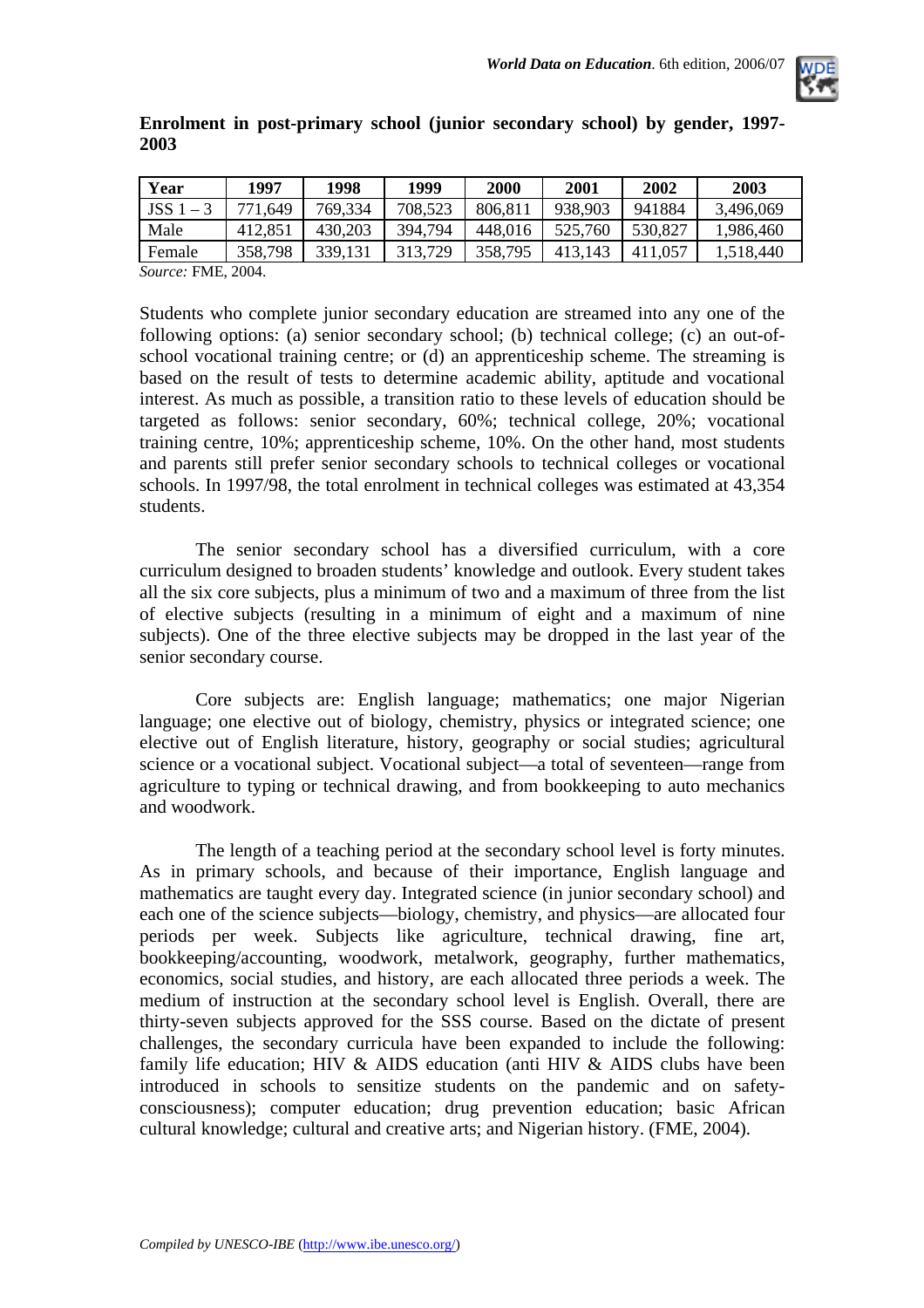

Continuous assessment scores are combined with examination scores to determine the advancement of a student from one class to another. The Junior School Certificate is awarded on completion of the junior secondary school and the passing of an examination conducted by state and federal examination boards. The Senior School Certificate is awarded on successful completion of the senior secondary school and the passing of a national examination which is conducted by the West African Examination Council.

Technical education and vocational education constitute two distinct educational sub-sectors which are characterized by their purposes, levels of institutions, course offerings, organization and control. Generally speaking, institutions in the technical education sub-sector are of tertiary level but nonuniversity in status. Their primary role is to produce middle- and technician-level manpower for commerce, industry, agriculture, health care and teaching.

The technical education sub-sector includes polytechnics, colleges of technology (mono-disciplinary tertiary colleges) and colleges of education. Colleges of education in this sub-sector train technical education teachers.

The primary role of vocational education is to train low-level manpower, i.e. operatives, artisans, craftsmen and master craftsmen for commerce, industry, agriculture and ancillary services). This sub-sector includes technical colleges and BEST (Business and Engineering Skills Training) centres, hitherto called vocational training centres. BEST centres are lower in status than technical colleges. This is because their primary role is to train operatives and artisans. Training programmes offered by the vocational training centres last between one and three years, depending on the skill or vocation.

Governments in the Federation assume direct control of their institutions of vocational education, but interfere little with privately-owned institutions, with the exception of the maintenance of standards. Greater participation by the private sector is encouraged and flourishes more in the vocational education sub-sector than the technical subsector.

Technical colleges are the only alternative route to further formal education and training after junior secondary education. This means that students who complete junior secondary education can either choose to proceed to senior secondary schools for further general or pre-professional education or proceed to technical colleges for vocational training. Technical subjects are included in the curricula of both junior and senior secondary schools, as a way of diversifying the curriculum and enhancing preprofessional orientation. This policy establishes the crucial importance of technical colleges in the national education system. In 1999, there were some 128 technical colleges in the country, of which 15 were owned by the Federal Government, 101 by the States, and 12 by private individuals and organizations. The curriculum for each trade consists of four components: (i) general education; (ii) theory and related courses; (iii) workshop practice; and (iv) industrial training and productive work.

Data available on retention rates in junior secondary classes are scanty. One official source, however, indicates that about 20% of students do not complete junior secondary education. In 1996, the gross enrolment rate at the junior secondary level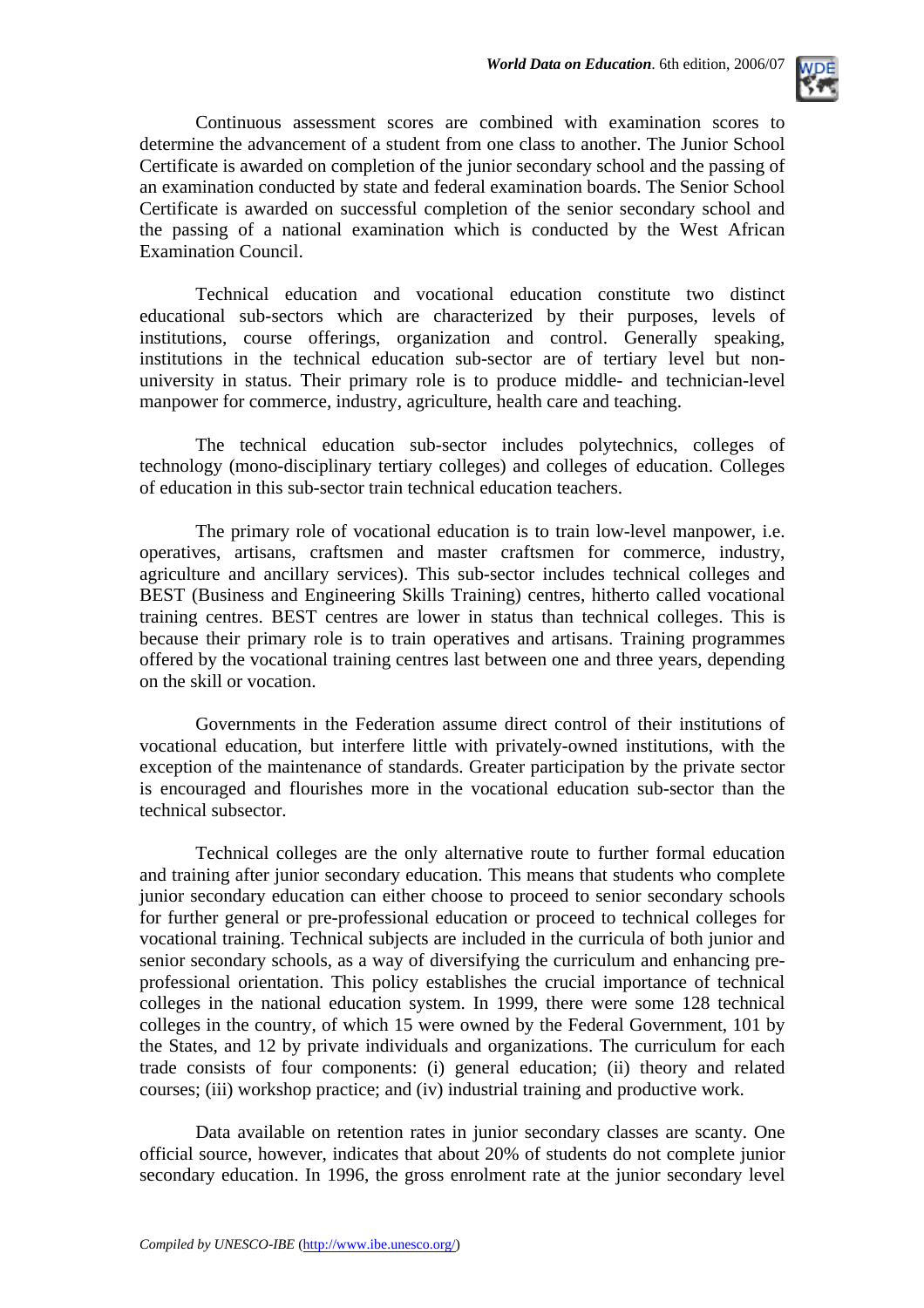

was estimated at 34%; at the senior secondary level, it was estimated at 32.4% for boys and 35.9% for girls.

From junior to senior secondary education, the transition rate was estimated at 88.3% in 1995. In 1994, the student-teacher ratio at the post-primary school level was 1:29. In 2001/02, the transition rate from secondary to tertiary education was estimated at 16.6%. (FME, 2004).

#### **Assessing learning achievement nationwide**

The Monitoring of Learning Achievement (MLA) project, was conceived in 1994 following the Situation and Policy Analysis Survey. The study revealed that the existing monitoring indicators did not include valid measures of the quality of learning outcomes. Subsequently, the Federal Ministry of Education in collaboration with UNICEF sought UNESCO assistance as technical adviser for the implementation of the MLA project.

The aim of the project is to develop empirical instruments which would be used in monitoring the efficiency of performance of the primary school system. These instruments were developed in three domains of knowledge: literacy (English language), numeracy (mathematics) and life skills (social studies, health education, basic science, home economics, etc.). The eventual goal is to provide a valid and more reliable basis for informed policy decision about curriculum matters at this level.

This study, which may be considered as the first stage in the implementation of the monitoring project, is presently limited specifically to Grade IV pupils. Grade IV was selected as target for the study because using any lower level would have necessitated the translation of the test items into more than 270 local languages. The immediate focus was to assess what level of skills––in terms of concepts, problemsolving and reasoning abilities, and comprehension––Grade IV pupils in formal primary schools actually acquired, compared to what they are expected to know with regard to curricular standards at that level. The mean percent scores on the literacy, numeracy and life skills tests were 25.1%, 32.2% and 32.6%, respectively. Although performance was generally poor, pupils were less competent on English language skills and displayed relative more understanding of tasks in mathematics and life skills. In general, pupils were found to have very poor writing skills.

Concerning the numeracy test, results indicated that the level of acquisition of geometry skills was very low. As regards the life skills test, pupils performed better on the science sub-test, followed by survival skills and health and hygiene. The lowest scores were obtained in social studies sub-test. The analysis of performance by location of schools (rural/urban) indicated that pupils in urban schools performed better than pupils in rural schools. The analysis of performance by school type (private/public) showed that pupils in private schools outperformed pupils in public schools in all the three subjects and sub-tests. (FME, 1999 and 2000).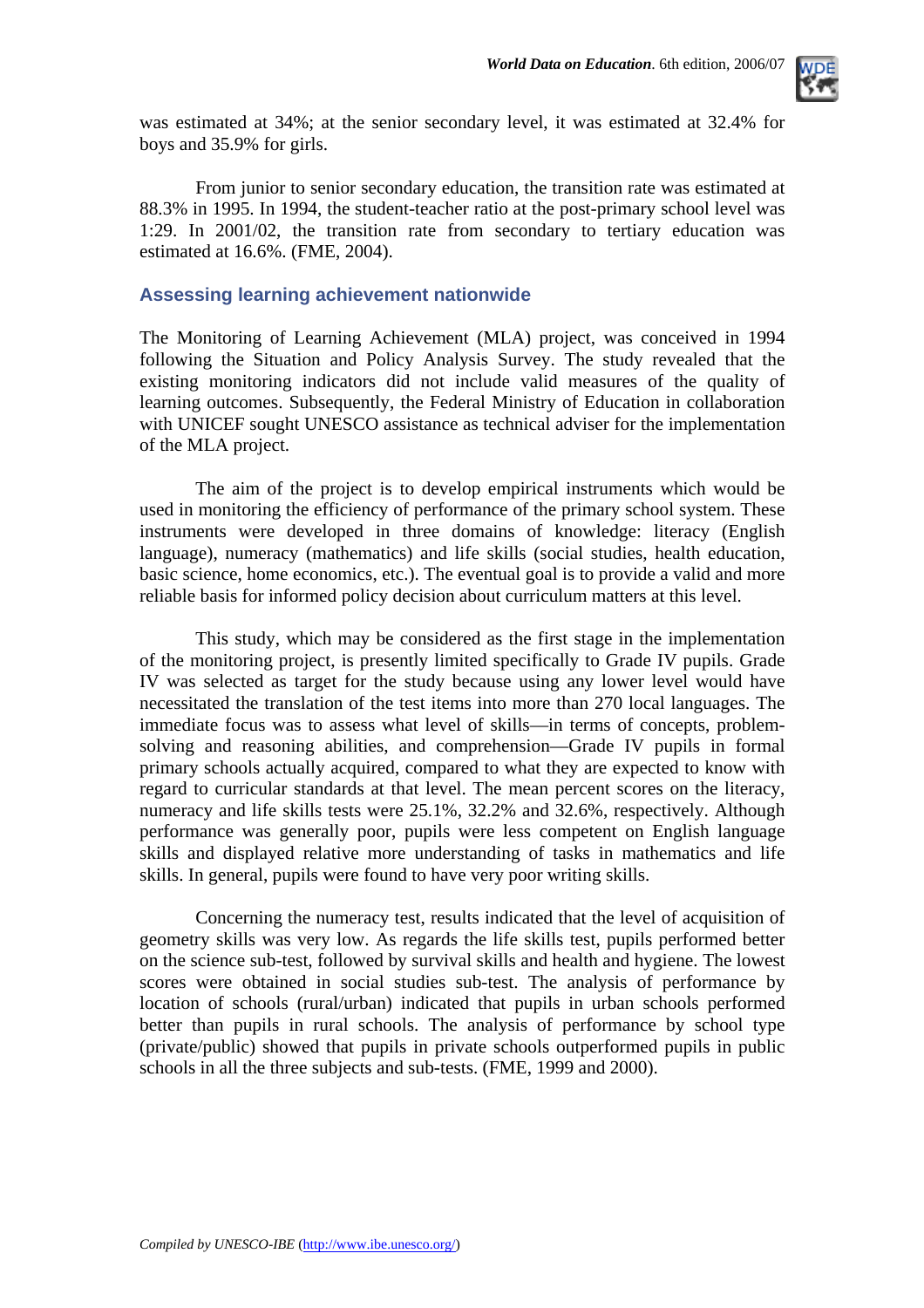### **Higher education**

Higher education is provided by universities, polytechnics, colleges of education, as well as institutes that prepare students for professional courses such as accounting, law, architecture and mass communication.

Universities and inter-university centres produce high-level manpower in various fields. There are conventional universities (both federally and state owned) which produce graduates in the pure and applied sciences and arts; and specialized universities, which produce graduates in their areas of specialization. In the latter category there are: universities of technology (both federally and state owned); universities of agriculture; and one military university. In 1993/94, the total enrolment at the university level amounted to 207,982 students. As of 2003 there were 57 universities made up of 24 federal, 23 state-owned, 8 privately-owned, one military academy, and the Open University. Thirty-one other applications were being processed by the National Universities Commission. (FME, 2004). According to the National Universities Commission, in 2004/05 the total enrolment at the university level was 724,856 students (of whom 258,697 women). In 2003/04 the academic staff amounted to 23,871 faculty members (of whom 4,132 women). By the end of 2005 there were 76 universities, of which 24 in the private sector (16 accredited in 2005) and six state-owned established in 2004–05.

Inter-university centres develop and upgrade skills in their fields of competence. They are: the National Mathematical Centre, Abuja; the Nigerian Arabic Language Village, Ngala; the Nigerian French Language Village, Badagry; and the National Institute for Nigerian Languages, Aba. The National Open University of Nigeria (NOUN), first established in 1983 and suspended shortly after, reopened its doors in 2003.

Polytechnics and colleges of technology train middle-level technical manpower. They award national certificates and diplomas, namely: the National Diploma (ND), awarded after two years of study following the senior secondary school; and the Higher National Diploma (HND), awarded after a further course of two years' duration. Students are expected to have at least one year industrial attachment after obtaining the ND and before pursuing the HND course. Recognized institutions accredited by the National Board of Technical Education include 47 polytechnics, 22 colleges of agriculture and specialized technological institutions, and eight *monotechnics* (for example, the National Water Resources Institute, the Petroleum Training Institute, the Federal School of Dental Technology and Therapy, etc.).

Colleges of education train middle manpower in teacher education. They offer three-year programmes leading to the award of the Nigerian Certificate in Education (NCE), and since 1998 no teacher with a qualification below this certificate is expected to teach in any school in the country. The Technical Teacher's Certificate requires one additional year of study. As of 2005 there were 20 federal colleges, 41 state-owned, 5 privately-owned. In addition, there were ten polytechnics offering NCE programmes, one military college and the National Teachers Institute (Distance). Furthermore, all conventional universities offer teacher education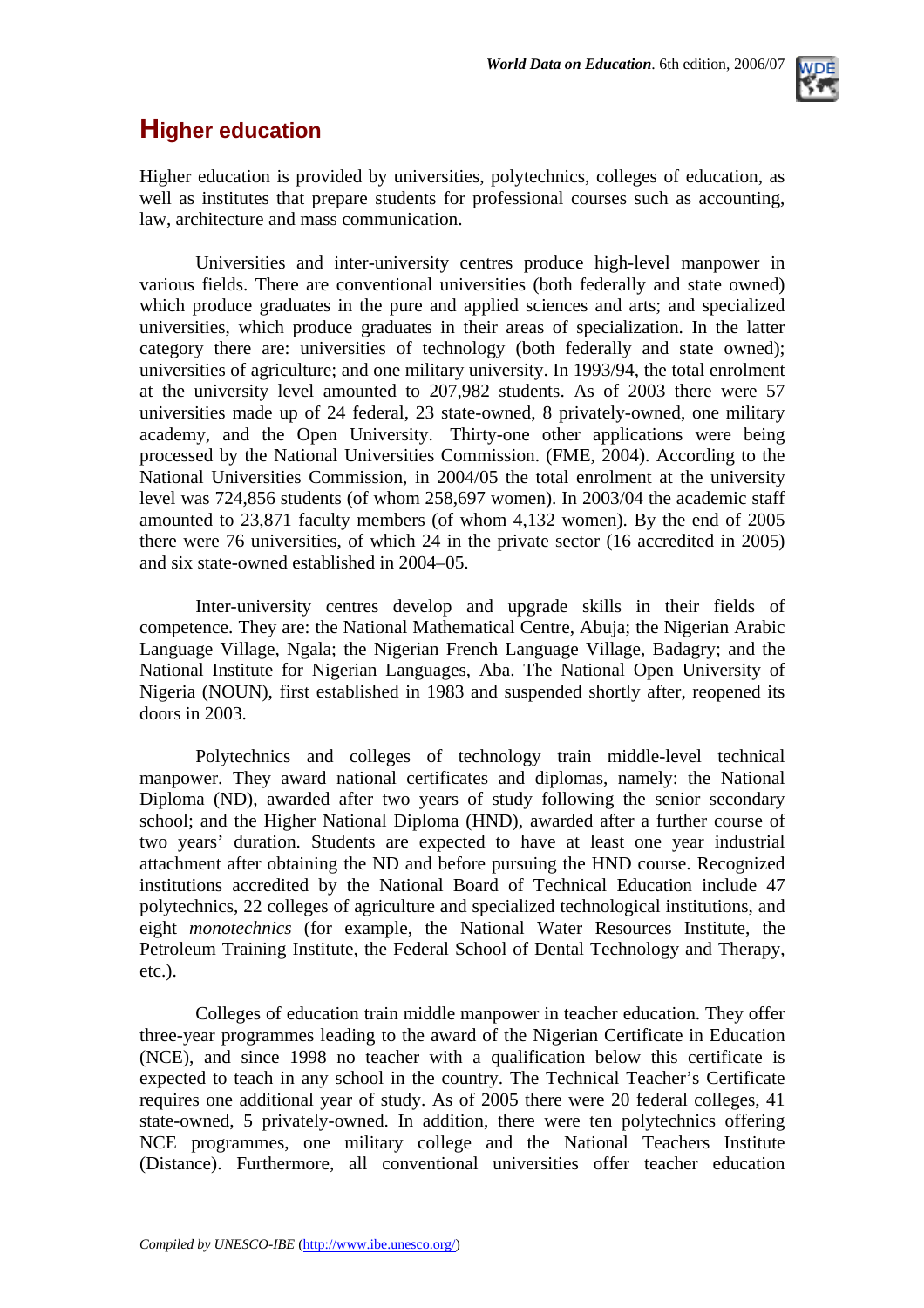

programmes. Colleges of education are supervised by the National Commission for Colleges of Education.

There is a shortage of teachers in all the major disciplines in Nigerian universities, except in the arts. The only areas where the staff-student ratios are approximately as expected are in veterinary medicine and social sciences. The shortfall of teachers in administration, education, agriculture, medicine, engineering, science and pharmacy is very significant. In all the major disciplines––except education and humanities––female enrolment is below 30%. The situation is the worst in engineering technology, where the enrolment of females lies between 5 and 6%.

The federal government and state governments are the major operators at this level of education and private participation and contribution is insignificant. However, in 1993 the National Minimum Standards and Establishment of Institutions amendments Decree No. 9 was promulgated. It provided for religious bodies, nongovernmental organizations and private individuals to participate in the provision of tertiary education. At present, there are collectively thirty-eight universities. Twentyfive are owned by the federal government, twelve are owned by the states, and one is owned by the army.

Universities are supervised by the National Universities Commission (NUC) which is responsible for the orderly development of university education, maintenance of standards at the level, and for funding. The day-to-day running of the universities is secured by the Vice-Chancellor acting on the directives of the University Governing Council.

There is a Standing Committee on Accreditation charged with the responsibility of coordinating and conducting accreditation in the Nigerian university system. The committee set up panels that drew up minimum academic standards for all undergraduate programmes. External examiners are also invited to assess the long essays/dissertations of students in order to ensure that the research work is of good standard.

Public institutions within the technical education sub-sector are largely selfgoverning, but with some instruments of government control. These instruments include the Governing Councils and National Standards Control Agencies. Institutions of the technical education sub-sector are largely public institutions. As mentioned, the National Commission for Polytechnics has been established following the 2003 revision of the National Policy on Education. There are thirty-eight polytechnics; fifteen are owned by the federal government, while the remaining twenty-three are owned by the states.

With respect to the curriculum of tertiary institutions, the NUC has evolved innovative strategies to enhance quality assurance and address the observed shortcomings that have been the subject of public criticism. Recently, there has been a comprehensive curriculum review of all programmes in universities with a view to ensure relevance and quality in line with the reality of the world of work. Furthermore, a programme of entrepreneurial studies will be introduced to prepare graduates of the system to be self-employed and create employment rather than look to government for employment. As a follow-up to the national stakeholders workshop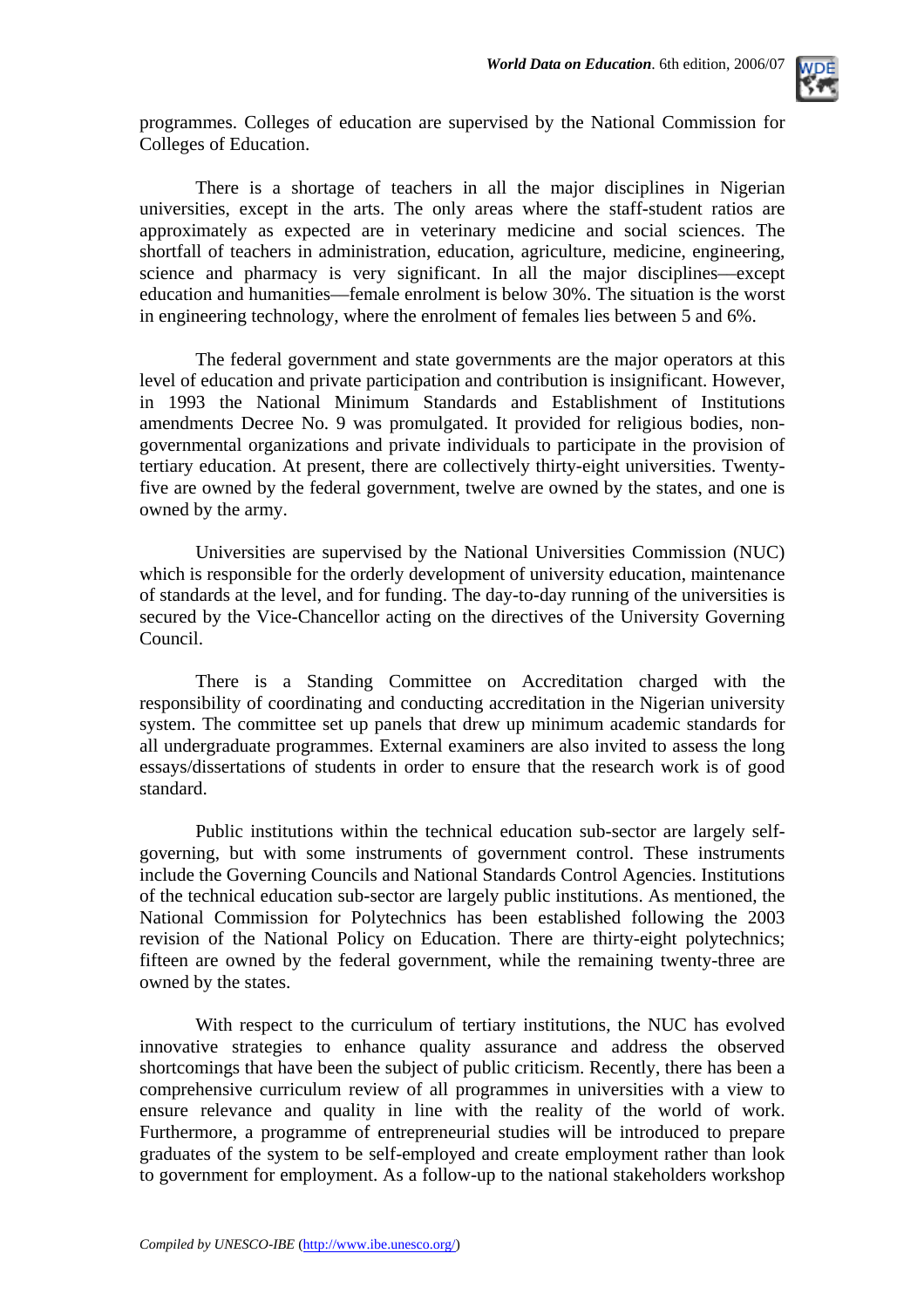

that was held in June 2004 on the need for curriculum reform, NUC/ETF (Education Tax Fund) carried out a three-week National Survey in July 2004 to determine the needs of the labour market as well as those of university undergraduate within the context of the larger society and work world that are not being met by the existing curricula. The survey involved all major public and private enterprises/employers of labour in the six geopolitical zones of Nigeria. The outcomes of this national survey form the basis for review of the curriculum, in all its ramifications and the review exercise was held in August 2004. (FME, 2004).

### **Special education**

There are two broad categories of children with special needs, namely, the handicapped and the exceptionally gifted children.

There are about ten million disabled persons in Nigeria––physically handicapped, visually impaired, speech and hearing impaired, behaviour disordered, learning disabled and mentally retarded––, of whom 2.5 million are school-aged.

Before 1975, the education and care of the handicapped was the concern of religious and voluntary bodies. The Pacelli School for the Blind and the Wesley School for the Deaf in Lagos; the School for the Blind of Gindiri and the Oji River School for the Blind, and a few others, are testimonies to the effort of these bodies.

Government's intervention in special education started in 1975. The National Policy on Education of 1977, revised in 1981, which devotes Section 8 to special education, and the launching of the Blueprint on Education of the Handicapped in Nigeria in 1989, has brought limitless promises and expectations, not only to the handicapped, but also to special education practitioners.

To co-ordinate programmes for the education of the handicapped in Nigeria, the government established a Joint Consultative Reference Committee on Special Education. As a result of this intervention, three types of schools for the disabled exist in the country. They are: schools for children with only one type of disability, i.e. schools for the blind and schools for the deaf; integrated schools for different categories of disability; and ordinary schools where disabled and normal children learn together.

Furthermore, the intervention of the government has led to the following achievements:

- Regular publication of statistical data on education of the handicapped.
- Training of special personnel for the education of the handicapped not only for Nigeria, but also for other countries in Africa.
- Integration of about 50% of the estimated enrolment of 15,000 handicapped persons at the different levels of education.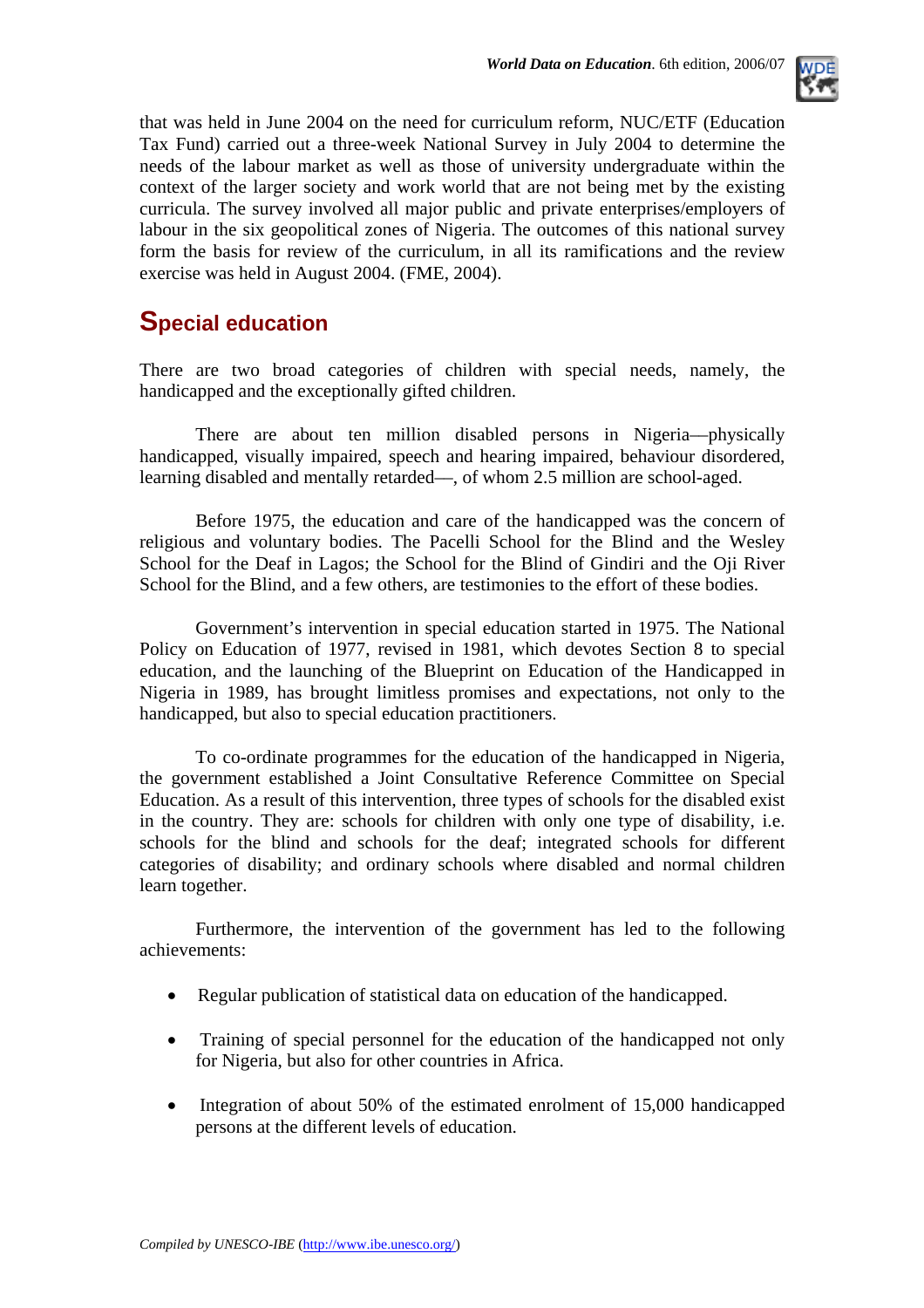

- Implementation of the free education policy for all handicapped persons up to the tertiary level by some States; and a scholarship programme for handicapped persons funded by the Federal Ministry of Education.
- Integration of many handicapped children who attend federal government Colleges which are schools for normal children, and placement of those who are unable to continue pure academic programmes after junior secondary school into federal technical colleges to learn vocational skills.
- Provision of facilities for the education of the handicapped in every state of the Federation. Some States have started to project at least one special school in every local government area.
- Collaboration between the branch which is responsible for the education of the handicapped in the Federal Ministry of Education and several other ministries and bodies in matters of job placement, indigence, human rights, health and rehabilitation for the handicapped.

Decree No. 16 of 1985 places special emphasis on the education of the gifted and talented children within the National Policy on Education. A special programme to identify, encourage and meet the special learning needs of these children started in March 1988 with the first set of children admitted into eleven pilot secondary schools. After the pilot phase, it was decided that a special school was necessary. This special school is known as the Suleija Academy. The performance evaluation of these children started in 1994, and the research is still in progress.

### **Private education**

Private education in Nigeria is the responsibility of entrepreneurs, agencies or groups such as religious bodies, communities, universities and corporate bodies. There are also schools which are run by foreign communities.

The majority of private secondary institutions offer the junior and senior secondary programme. Decree No. 16 of 1985 prescribes minimum conditions for the establishment of institutions at primary and secondary levels. The provisions were expanded in Decree No. 9 of 1993 (National Minimum Standards and Establishment of Institutions Amendment Decree) to allow the establishment of private universities under certain guidelines determined by the government. The monitoring and supervision of private primary and secondary schools is secured by the federal and state ministries of education, while parastatal bodies with appropriate mandates supervise the various categories of tertiary institutions.

The structure and content of private primary and secondary education comply with the requirements of the National Policy on Education. Private schools use curricula which are designed by the federal government for the national system, with modifications to meet special needs and interests.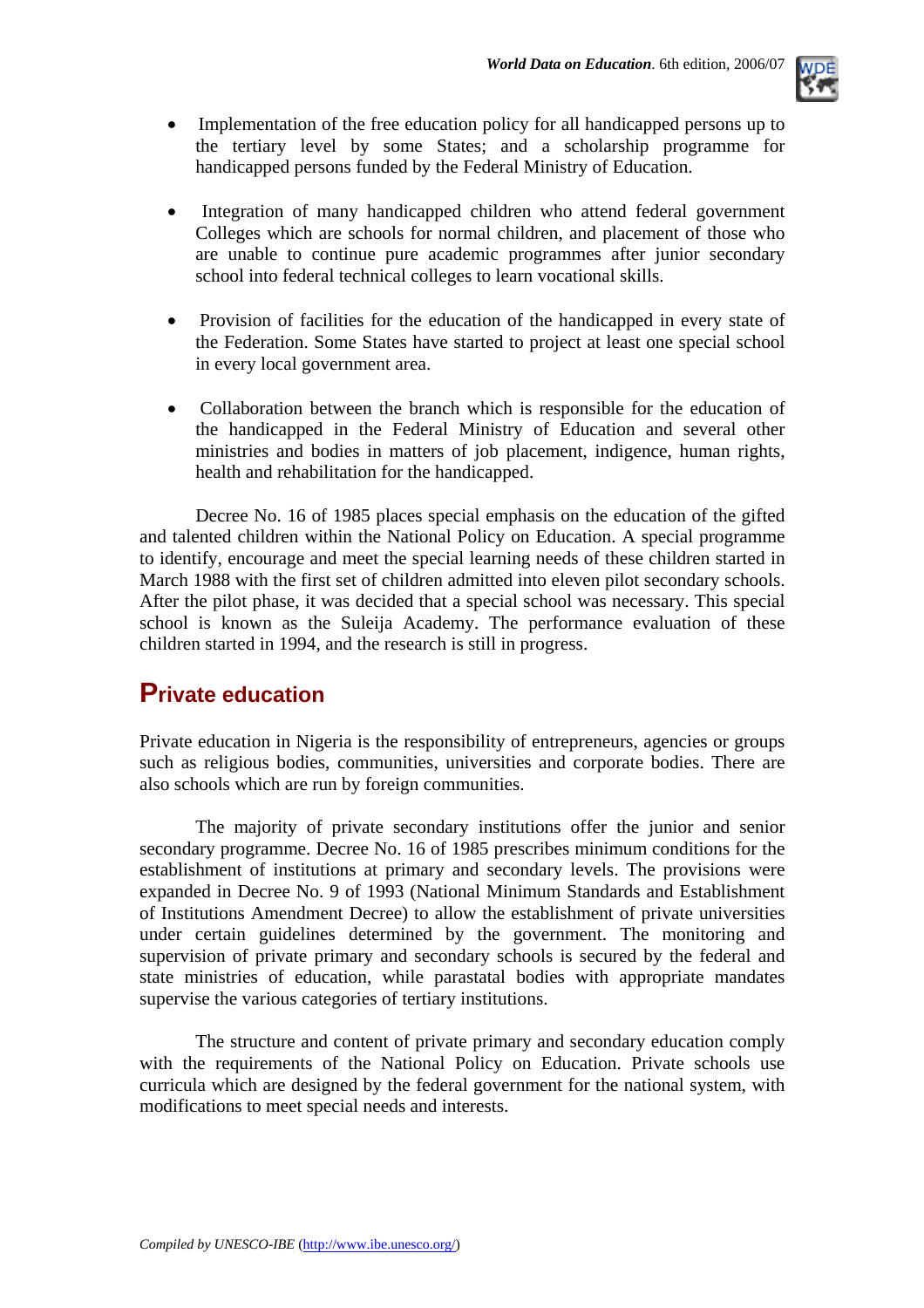

### **Means of instruction, equipment and infrastructure**

The book publishing industry in the country can meet all the textbook needs at the primary and secondary levels. There is a wide variety of titles in all subjects taught at these levels. However, textbooks are absent from primary and secondary classrooms because their prices are too high for the average parent to afford. For this reason, a high percentage of primary and secondary school children have no access to textbooks.

A recent World Bank study has demonstrated that the shortage of textbooks in the country's classrooms is real. Some of the findings are that less than 1% of primary school pupils have access to textbooks, and that textbook availability in the country generally is only 10%, while a very high proportion of schools have textbook availability ratios of 1% or less. It revealed further amazing disparities in textbook distribution, with some elite schools having availability ratios of 80% or higher, while many rural schools have virtually no textbooks. It has been estimated that in the 1994/95 school year, approximately 99 million textbooks were needed at the primary level; 42 million at the junior secondary, and 67 million at the senior secondary levels.

Scarcity of textbooks is most serious at the higher education level. Local publishing is almost insignificant, for the reason that it is unprofitable. A very high proportion of textbooks have to be imported, and the prices are exorbitant. Textbooks are, therefore, beyond the reach of the average tertiary education level student. Governments, however, devise various means to keep libraries of tertiary institutions stocked to a reasonable level to ease the problems.

The tremendous expansion in the educational system, which started in 1976 with the introduction of the universal primary education programme and the junior and senior secondary school system in 1982, has put heavy pressure on institutional facilities which have not been able to expand at the same rate as the school population. Efforts have been made, with the assistance of the Czech Government and the British ODA to improve the technical equipment and the school infrastructure in the country. UNDP and World Bank grants and credits have provided instructional materials for mass literacy education, universities, polytechnics and primary schools.

A major local initiative is the intended intervention of the Petroleum Trust Fund in the provision of materials and equipment and the rehabilitation of infrastructure of institutions all over the country.

### **Adult and non-formal education**

The non-formal system provides education for youth and adults allowing for exit and re-entry at desired points or times in life. There is also provision for movement from non-formal to the formal system.

About 15.7 million (or 16%) school-aged children are not enrolled in any formal institution. There is also evidence suggesting further deterioration in the female literacy rate. The Local Government Areas Baseline survey (1992) showed that only 29% of the women in the sample were found to be literate. Another survey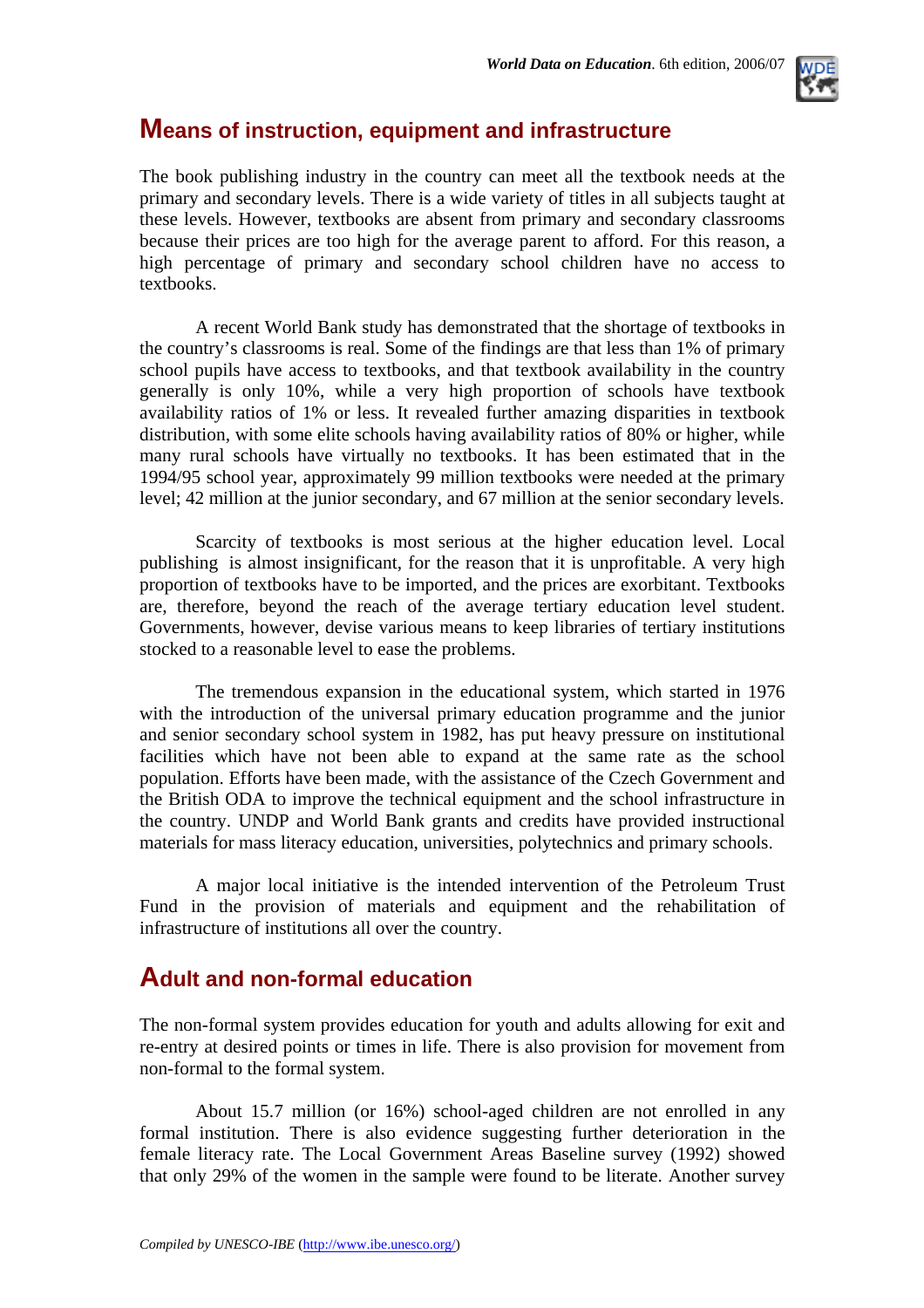

on women's education (1993) indicated an average of 27%. The survey also revealed a high drop-out rate (86%) at women's education centres. In 1991, the overall literacy rate was estimated at 56.7% (65.7% for men and 47.8% for women). The literacy rate for the age group 15-24 years was estimated at 71.2% (90.6% for men and 62.5% for women; 62.1% in rural areas and 84.9% in urban areas).

In order to address this issue, a wide variety of non-formal education programmes designed for illiterate adults and out-of-school children and youths have been put in place.

The National Commission for Mass Literacy, Adult and Non-formal Education has the responsibility of developing strategies, coordinating programmes, monitoring and promoting literacy and post-literacy programmes nationwide. It has succeeded in creating awareness through its sensitization and mobilization workshops at the national, state and local government levels. Data available from about 50% of the states show that the total enrolment in the UNDP-assisted mass literacy classes for 1995 was 678,407 learners, of whom 386,599 (or 57%) were females and 291,808 (43%) were males. During the same period, a total of 15,505 instructors were trained, of whom 8,140 were males and 7,365 were females. Furthermore, a total of 1,495 supervisors and organizers were trained, of whom 815 were females and 680 were males.

Overall enrolment in adult and non-formal education programmes (i.e. twelve major programmes, including: basic literacy, post-literacy, women education, nomadic education, continuing education, Arabic integrated education, literacy for the blind, workers education, functional literacy, vocational education, literacy for the disabled, and prison education) increased from 546,256 in 1991 to 1,143,737 learners in 1996. In the same year, 487,662 learners were awarded certificates.

The National Centre for Adult Education established in Kano in 1985, serves as a national non-formal education library, documentation and resources development and production centre. It provides in-service training to staff of state agencies for mass literacy and NGO literacy programmes and carries out research on adult education. Institutional and follow-up materials are also developed for distribution.

Courses are also organized for the training of mass literacy personnel in three institutes established in Uyo (1952), Maiduguri (1976) and Bauchi (1978). These courses are given in collaboration with non-governmental organizations, governmental organizations, the formal education sector and international agencies.

The National Commission for Mass Education, in conjunction with the state agencies, has organized a network of literacy committees linking literacy classes and programmes, both governmental and non-governmental. Participatory committees have been set up (at class/centre, village/ward, local and state government levels) to co-ordinate activities and aid material distribution; disseminate information; and provide feedback to the agencies.

Adult nomads and migrant fishermen learning centres are being created in order to offer literacy programmes to these population groups and their children, who have been found not to make maximum use of the mobile school provided.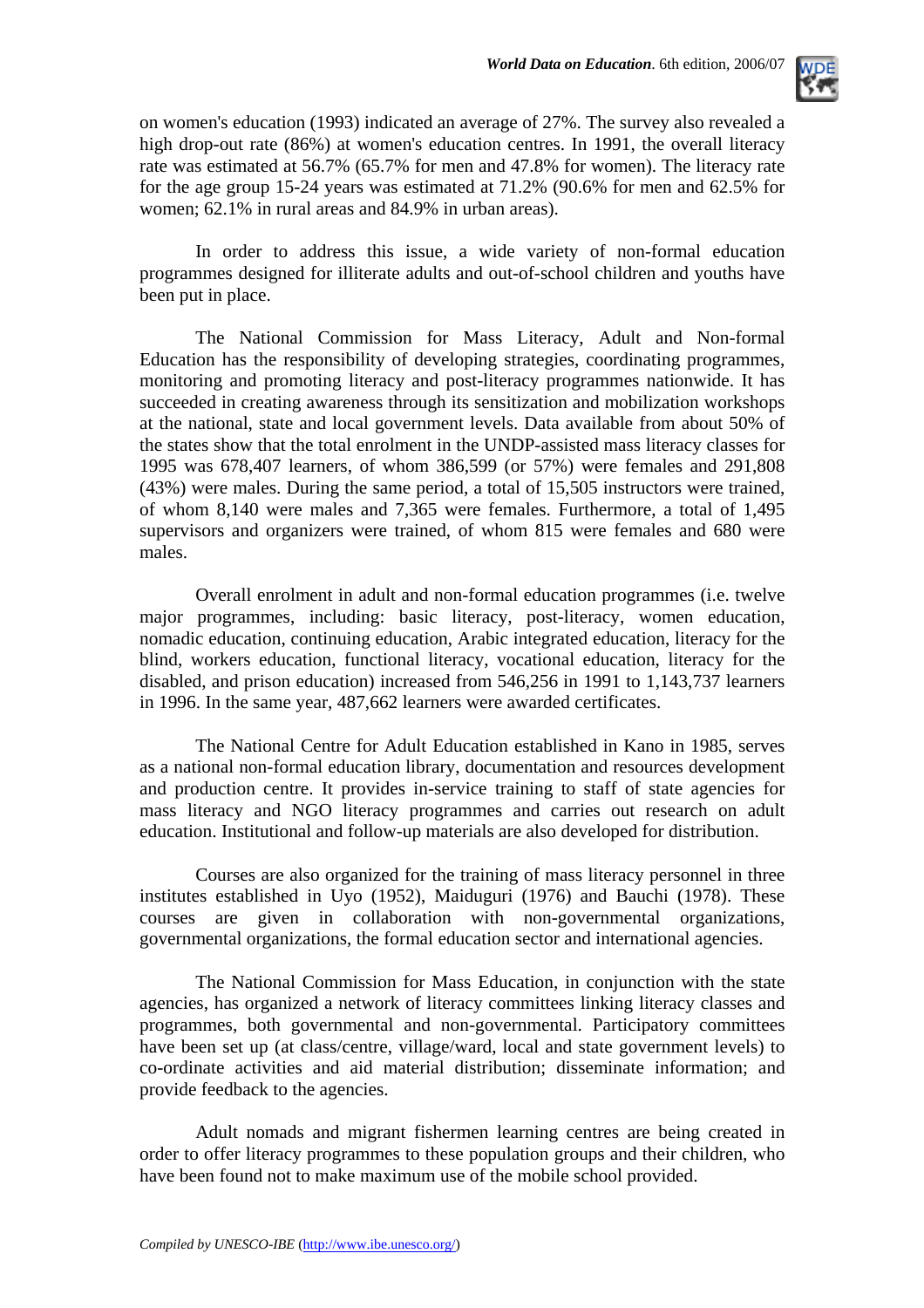

The establishment of women's functional literacy centres nationwide by the federal, state and local governments, NGOs and individuals, undoubtedly added great impetus to the promotion of literacy in the country. A 1995 survey of these centres showed that their number was 720, with a total of 3,421 classes and an enrolment figure of 157,554 learners.

In the field of girl's literacy, BRAC-type schools for girls have been established. This is a strategy of using non-formal models to rapidly expand access to primary education, particularly for girls in the least-developed countries. Non-formal education models are being established for adolescent girls; girl-child task forces are engaged in social mobilization targeted at communities, parents and NGOs to increase girls' access to education.

The educational needs of street children and other disadvantaged children have attracted increasing attention from governmental organizations. As of 1995, the number of such children in Lagos was estimated to be at least 10,000. A study of street children in Lagos recommended: the setting up of drop-in educational and vocational centres by education authorities and concerned NGOs; an increase in the funding and expansion of non-formal remedial vocational continuing education programmes which should be flexible and varied to meet the street children's needs and permit a wide choice of options for those with aptitude; and the training of education and welfare workers in the right methods of approach to street children.

Koranic schools have been a strong feature of informal education in the country for generations. Integration of elements of basic education into Koranic school curricula is in progress. This exercise has already begun in at least three states (Kano, Katsina and Niger), providing access to education to over two million pupils.

Community-based programmes are run by women's co-operative society centres and by some mosques and churches. A home- and community-based informal low-cost participation initiative is also being employed in the provision of non-formal education at the pre-primary and primary levels. Plans are well in hand to collaborate with the British Overseas Development administration (ODA) in a community-based programme at the primary level.

### **Teaching staff**

The requirements for the various teacher training programmes differ from one level to the other in terms of academic qualification. For admission to colleges of education, prospective candidates must have at least three credits in the Senior School Certificate––including the subjects they want to study––and two other passes. At the university level, the entry requirement is five credits, which must include the chosen major teaching subjects. In addition, prospective college of education students are required to sit and pass the polytechnic/college of education matriculation examination, while prospective university students must pass the university matriculation examination.

The National Policy on Education has prescribed that, as from 1998, the new minimum qualification required for teaching in the primary school will be the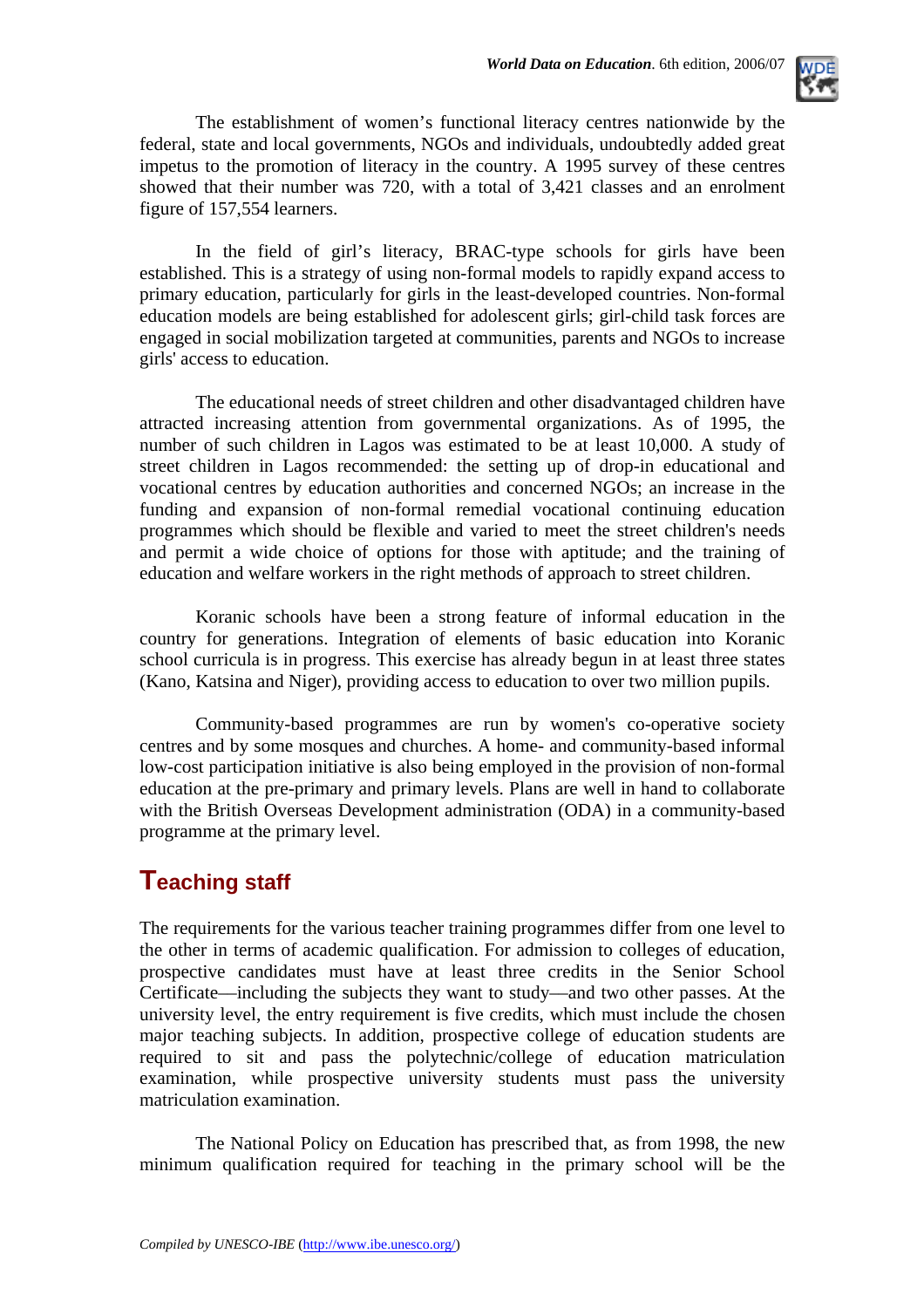

Nigerian Certificate in Education (NCE). The NCE (three-year programme) is also the qualification required for teaching in junior secondary schools and technical colleges.

At the senior secondary level, the Bachelor of Education degree or the single subject bachelor's degree plus a post-graduate diploma in education is required. However, holders of specialized qualifications like the national diplomas awarded by polytechnics can be employed to teach in secondary schools and technical colleges.

For teaching in colleges of education, at least a master's degree is required, while a doctoral degree is required for teaching in universities. Lecturers in colleges of education are required to have a teaching qualification, in addition to their degree.

Students are required to attain a high level of mastery of their teaching subjects, as well as their prescribed electives. Teaching practice constitutes about 25% of the programme. The Curriculum of the NCE course is drawn up by the national commission for colleges of education that also accredits the colleges. University teacher education curriculum is drawn up, along with all other undergraduate curricula, by the National Universities Commission that also accredits university undergraduate programmes.

Teacher-training establishments include:

- Teacher-training colleges, that used to be part of the secondary education programme. They awarded the teacher certificate, Grade II, which in the past was the qualification required for primary school teaching across the country. However, the National Policy on Education having made the NCE the minimum qualification for teaching in the country, the Grade II colleges are now being phased out.
- Colleges of education offer post-secondary NCE training programmes. They used to train teachers for the junior secondary school, but they now train primary school teachers, as well in view of the fact that the NCE which they award will become the minimum qualification for primary school teaching. Some of the colleges also run NCE pre-primary courses in order to produce teachers for the pre-primary level of education.
- Universities. All conventional universities in Nigeria offer the bachelor of education degree programmes, open to holders of the Senior School Certificate. NCE senior secondary school teachers are trained in the universities.

In-service teacher training has continued to receive priority attention. It may take one or more of the following forms:

- training in designated institutions and educational resource centres;
- training through seminars and workshops usually organized during long vacations; these usually provide opportunities for the dissemination of new ideas and innovations;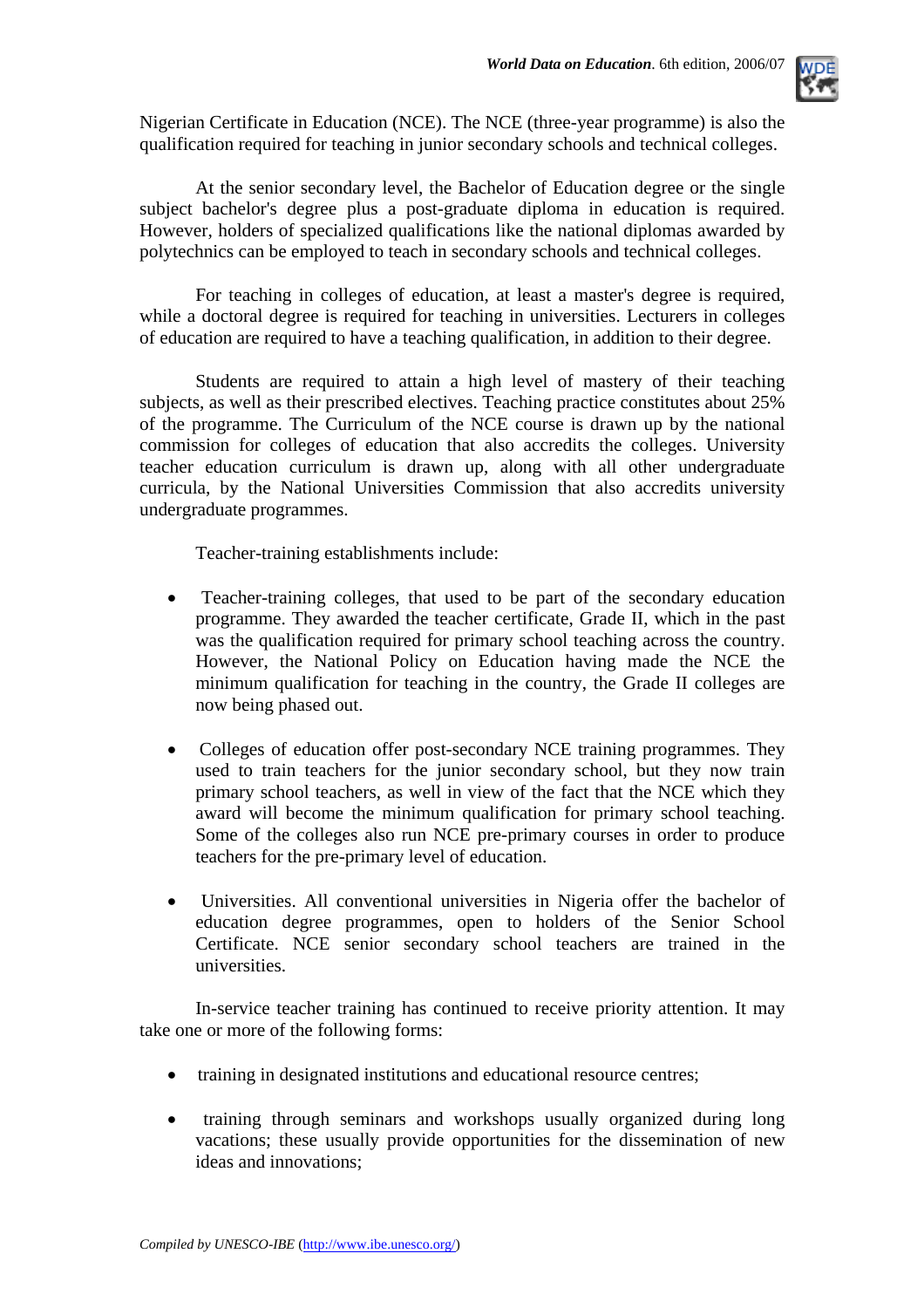

- distance teacher education programmes offered by the National Teachers' Institute for under-qualified or unqualified serving teachers;
- correspondence degree programmes of the Centre for External Studies of the University of Ibadan and the Correspondence and Open Studies Institute of the University of Lagos;
- the Teacher In-service Education Programme and the Nigerian Certificate in Education by correspondence course of the Institute of Education of the Ahmadu Bello University, Zaria;
- undergraduate course in education offered by the Open Studies Unit of the University of Abuja;
- correspondence courses run by the Abia State University College of Education, Uturu.

The usual avenue for in-service training of principals and inspectors is through programmes, seminars and workshops during vacation periods. These usually cover educational planning, administration and management. The National Institute of Educational Administration and Planning, set up in Ondo in 1992, is expected to play a crucial role in meeting this need. Refresher courses continue to be arranged for teachers to strengthen their pedagogical skills, as well as to increase their competence in handling continuous assessment data. The need for teachers to acquire this skill has gained urgency, because the issuance of primary school certificates has become the sole responsibility of each head teacher nationwide with effect from 1993. There is also an appreciable continuous assessment component in the award of the Junior School Certificate and the Senior School Certificate.

The scope of UBE implies that 40,000 teachers will be required per annum for the next nine years (starting from 2004) to cope with the massive increase in enrolment as well as quality delivery of instruction and quality learning. The main innovative strategies include: the pivotal teacher training programme (PTTP); the establishment in 2002 of the Teachers Registration Council; the establishment of the Federal Teachers Corps; the restructuring and reinforcement of the National Teachers Institute (NTI) in Kaduna, through significant capacity building and partnership. Furthermore, the Federal and State Education Inspectorate Services, with the assistance of UNESCO, are being restructured and reinforced including the production of guidelines for School Inspection in Nigeria, which highlights the parameters, performance indicators and benchmarks for improved quality control and uniform standard for schools.

The regulation of the teacher education curriculum by the National Commission for Colleges of Education (NCCE) extends to the pre-NCE programme (i.e. the remedial programme). Standards are also prescribed in detail for instructional factors; staffing, physical facilities, administrative leadership, discipline and funding. The NCCE enforces these standards through periodic accreditation visits, and completed the second round of such visits in 2000/01. Furthermore, teacher capacity building is taken seriously and teachers are expected to avail themselves of training and professional development opportunities provided by government, professional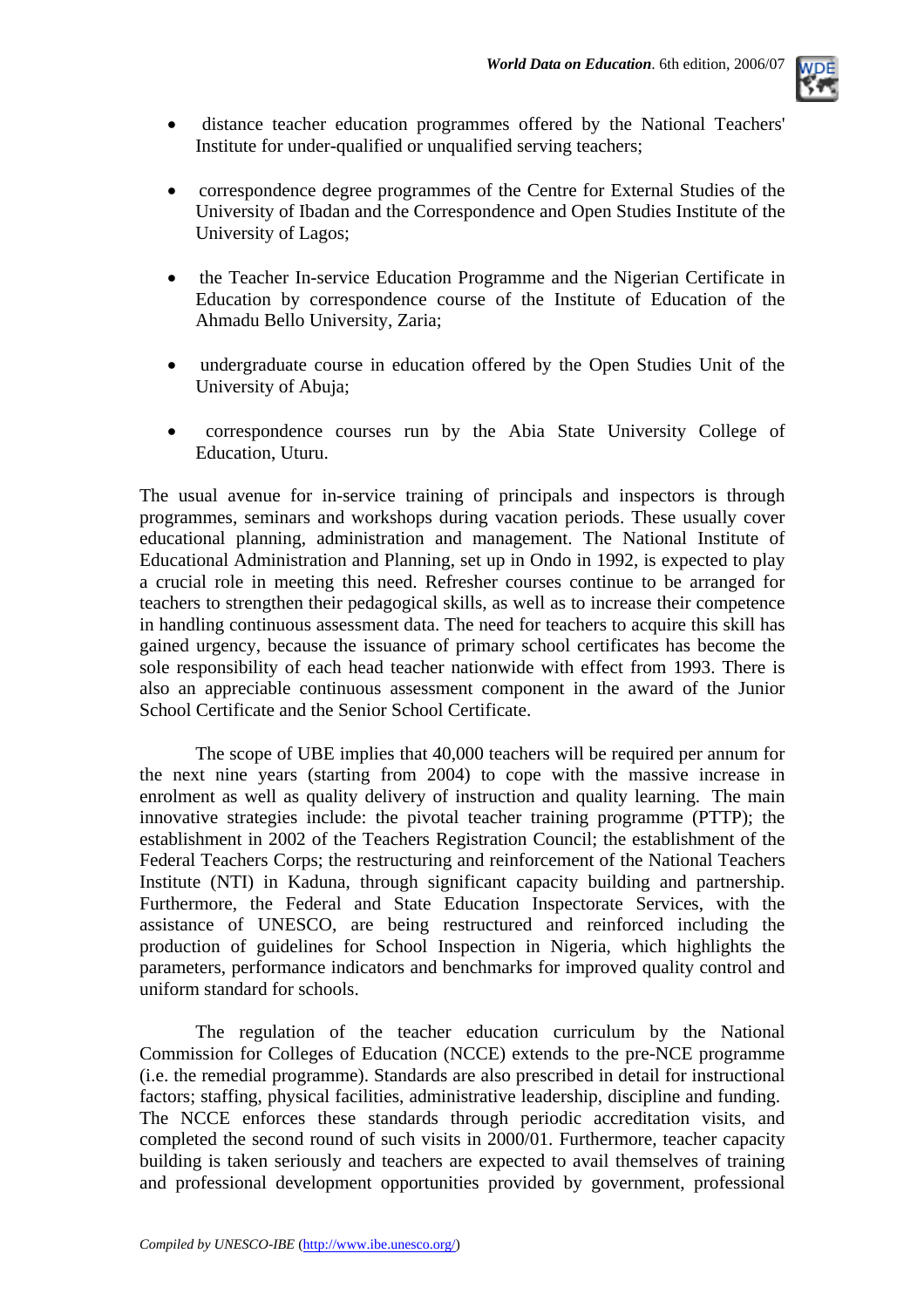

associations and the wide range of seminars and workshops that the Nigerian Educational Research and Development Council (NERDC) organizes in the area of curriculum/syllabus review, educational material development, and innovative teaching and learning strategies. In July 2004 the NCCE embarked on a nation wide capacity building of lecturers in colleges of education in each of the 6 geopolitics zones of Nigeria.

### **Educational research and information**

Educational research is the responsibility of university faculties and institutes of education, colleges of education and the Nigerian Educational Research and Development Council. They generate ideas which form the basis of policy making in the education sector. Various other parastatal bodies of the Federal Ministry of Education and agencies concerned with the management and delivery of education have become involved in educational research in fields related to their areas of responsibility.

The sectoral research branch of the Federal Ministry of Education is also statutorily mandated to conduct practical policy-oriented research into the areas of concern over which the Ministry has jurisdiction.

Recent research has focused, among others, on the following topics: the teaching of introductory technology in junior secondary schools; the life-style of nomadic fishermen and other pastoral nomads; the life of street-children in Lagos State; out-of-school children and youth; the evaluation of the causes of wastage in the Nigerian education system, etc.

### **References**

Federal Ministry of Education. *The development of education 1994-1996. National report of Nigeria*. International Conference on Education, 45th session, Geneva, 1996.

Federal Ministry of Education. *Education For All 2000 Assessment: country report of Nigeria*. (Under the co-ordination of M.O.A. Olorunfunmi). Abuja, 1999.

Federal Ministry of Education. *Comprehensive education analysis project. (Secondary data report)*. September 2000.

Federal Ministry of Education. *Country report of Nigeria*. International Conference on Education, 46th session, Geneva, 2001.

Federal Republic of Nigeria. *Education for All (EFA) in Nigeria. Country report on EFA since Dakar and National Plan of Action*. August 2001.

Federal Ministry of Education. *Country report of Nigeria*. International Conference on Education, 47th session, Geneva, 2004.

UNESCO Lagos Office. *The state of education in Nigeria*. Lagos, December 1998.